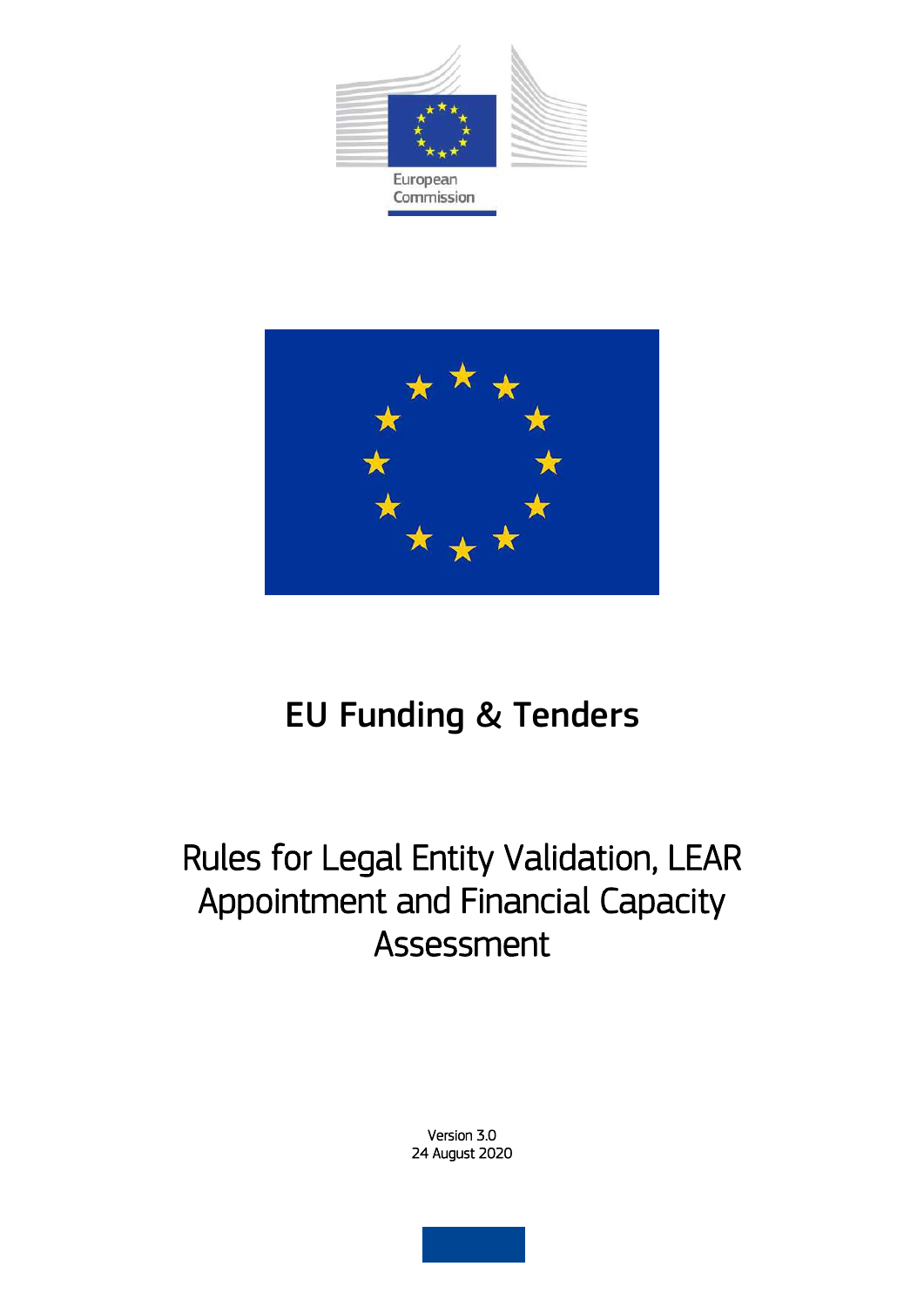#### **IMPORTANT NOTICE**

This document sets out the rules for **legal entity validation, LEAR appointment and the preparation of the financial capacity assessment** in the context of applications for EU grants, tenders and prizes managed through the EU Funding & Tenders Portal.

This will be done by the Central Validation Service within the European Research Executive Agency for all EU bodies and institutions using the Portal and is in charge of the Portal [Participant Register.](https://ec.europa.eu/info/funding-tenders/opportunities/portal/screen/how-to-participate/participant-register)

## **Help**

If you need help, please contact the RES Participant Validation Helpdesk.

| <b>HISTORY OF CHANGES</b> |                                   |                                                                                                                                                                                                                                                                                                                                                                                                                                                                                                                                                                                                                                                                                                                                                                                                                                                                                                                                                 |  |  |  |  |  |  |
|---------------------------|-----------------------------------|-------------------------------------------------------------------------------------------------------------------------------------------------------------------------------------------------------------------------------------------------------------------------------------------------------------------------------------------------------------------------------------------------------------------------------------------------------------------------------------------------------------------------------------------------------------------------------------------------------------------------------------------------------------------------------------------------------------------------------------------------------------------------------------------------------------------------------------------------------------------------------------------------------------------------------------------------|--|--|--|--|--|--|
| <b>Version</b>            | <b>Publication</b><br><b>Date</b> | Change                                                                                                                                                                                                                                                                                                                                                                                                                                                                                                                                                                                                                                                                                                                                                                                                                                                                                                                                          |  |  |  |  |  |  |
| 1.0                       | 06.02.2018                        | Initial version<br>$\bullet$                                                                                                                                                                                                                                                                                                                                                                                                                                                                                                                                                                                                                                                                                                                                                                                                                                                                                                                    |  |  |  |  |  |  |
| 2.0                       | 06.11.2018                        | Self-declaration on validity of the accounts added.<br>$\bullet$<br>Changes to explanations for NGOs<br>and<br>research<br>organisation status.<br>New rules for LEAR appointment (requirement to be<br>employed by the participant).<br>Language regime for financial supporting documents.<br>$\bullet$<br>Update to the new Financial Regulation and EU Funding and<br>$\bullet$<br><b>Tenders Portal</b>                                                                                                                                                                                                                                                                                                                                                                                                                                                                                                                                    |  |  |  |  |  |  |
| 3.0                       | 24.08.2020                        | Update guidance in the 'Important Notice' box.<br>$\bullet$<br>Update to the new policy on protection of individuals with<br>$\bullet$<br>regard to the processing of personal data by the European<br>Union institutions.<br>Clarifications on the notion of 'foreign companies', 'private<br>law bodies with a public service mission'.<br>Update to the fines and sanctions in case of irregularities or<br>false declarations.<br>Enlargement of the notion of 'State services' that are part<br>$\bullet$<br>of the administration of the State.<br>New rules in accordance with the SME Recommendation<br>$\bullet$<br>(e.g. the 'two year rule').<br>Adoption of a unique and corporate definition of<br>$\bullet$<br>""International organisation".<br>Clarification of the role of LEAR for natural person.<br>$\bullet$<br>Clarification of rules of entities covered by a quarantor and<br>financial documents for a natural persons |  |  |  |  |  |  |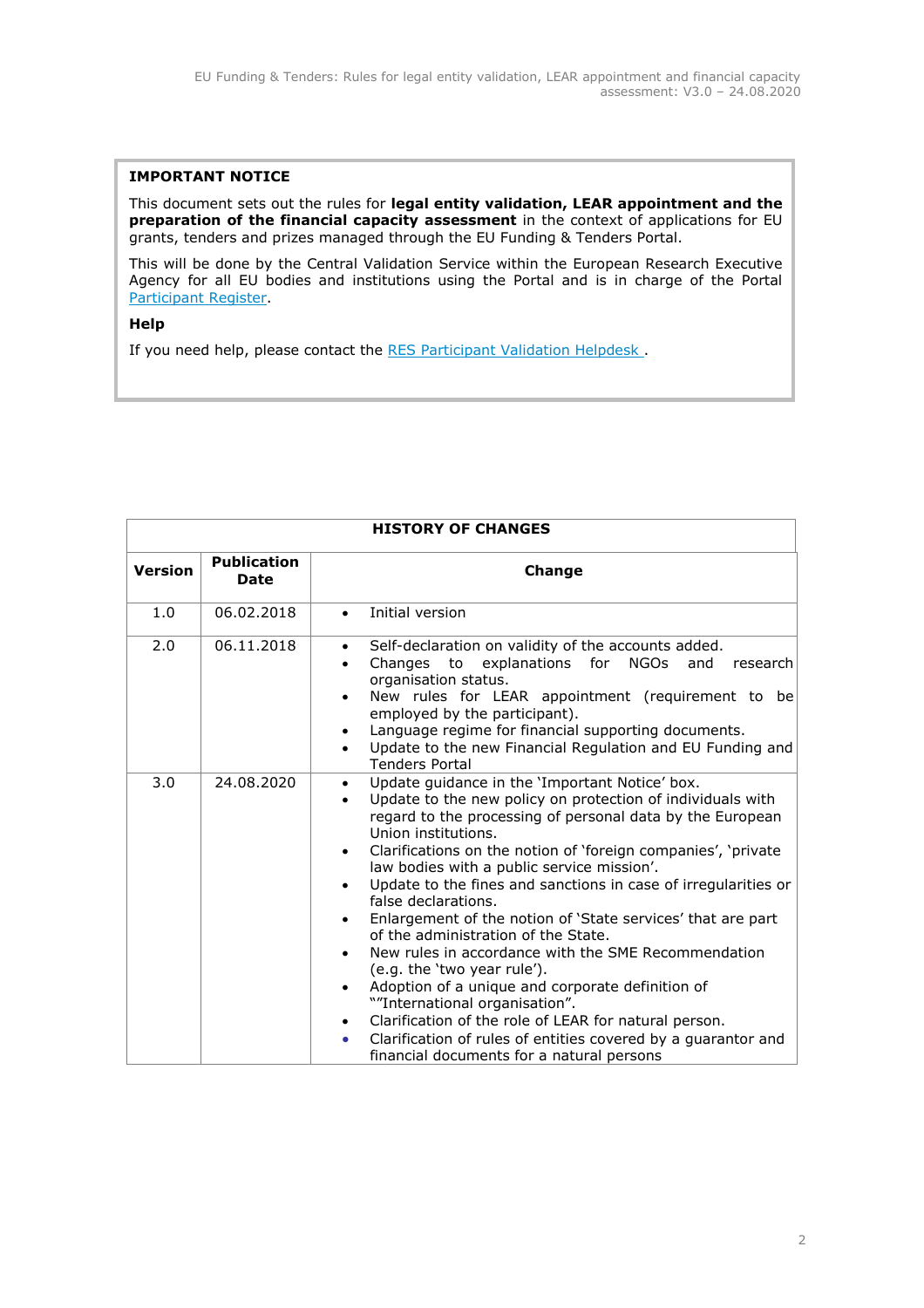# **TABLE OF CONTENTS**

| 5. Ex-post verifications carried out by the EU - Irregularities and/or false declarations 13  |  |
|-----------------------------------------------------------------------------------------------|--|
|                                                                                               |  |
|                                                                                               |  |
|                                                                                               |  |
|                                                                                               |  |
|                                                                                               |  |
| 4. Ex-post verifications carried out by the EU - Irregularities and/or false declarations  18 |  |
|                                                                                               |  |
|                                                                                               |  |
|                                                                                               |  |
|                                                                                               |  |
|                                                                                               |  |
|                                                                                               |  |
|                                                                                               |  |
|                                                                                               |  |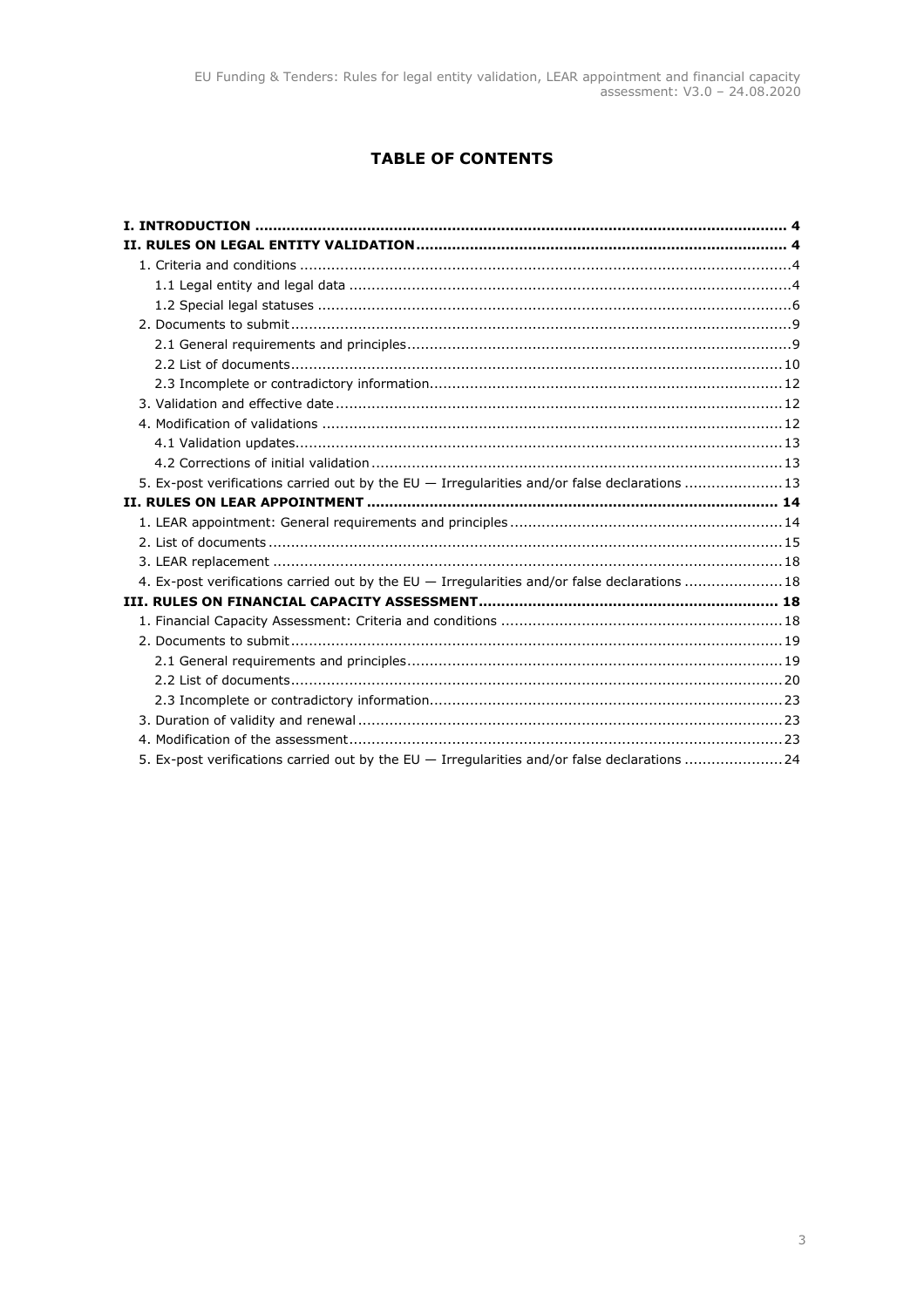# <span id="page-3-0"></span>**I. INTRODUCTION**

The  $EU$  Financial Regulation  $(2018/1046)^1$  requires that all recipients of EU funds ('participants') must be validated and that they have sufficient financial and operational capacity to carry out the action.

While the operational capacity is checked as part of the evaluation procedure by the evaluation committee, legal entity validation and financial capacity check are carried out by the Central Validation Service afterwards.

Participants will be contacted and asked to submit the necessary information and supporting documents.

All data and documents will be treated as confidential.

Personal data will moreover be handled in accordance with EU Regulation  $2018/1725^2$ to ensure compliance with the principles of transparency, proportionality, impartiality and legality.

# <span id="page-3-1"></span>**II. RULES ON LEGAL ENTITY VALIDATION**

Legal entity validation comprises two distinct actions: (a) the verification that the participant exists as legal entity and that participant's legal data is correct (legal form, address, etc.) and (b) the verification of certain special legal statuses that are used in EU funding programmes.

# <span id="page-3-2"></span>**1. Criteria and conditions**

# <span id="page-3-3"></span>**1.1 Legal entity and legal data**

A 'legal entity' is any natural or legal person created and recognised as such under national law or international law. It must have a legal personality and, acting in its own name, be able to exercise rights and be subject to obligations.

Legal personality means in practice that the entity is entitled to act on its own account and in its own name, without the intervention of any parent (or other) organisation.

# *Specific cases*

-

 **Natural persons** are by default considered as being legal entities. However, the Central Validation Service may exceptionally refuse validation for persons that cannot legally enter into contracts with the EU *(e.g. under age)* — if justified on a case by case basis.

 **Branches** are not regarded as legal entity as they do not have an independent legal personality distinct from that of their mother-company. The fact that they are registered in national official registers is not sufficient. It will therefore be the mothercompany that will be considered as the legal entity. The same applies to branches

<sup>&</sup>lt;sup>1</sup> Regulation (EU, Euratom) 2018/1046 of the European Parliament and of the Council of 18 July 2018 on the financial rules applicable to the general budget of the Union, amending Regulations (EU) No 1296/2013, (EU) No 1301/2013, (EU) No 1303/2013, (EU) No 1304/2013, (EU) No 1309/2013, (EU) No 1316/2013, (EU) No 223/2014, (EU) No 283/2014, and Decision No 541/2014/EU and repealing Regulation (EU, Euratom) No 966/2012 (OJ L 193, 30.7.2018, p. 1).

<sup>2</sup> Regulation (EU) 2018/1725 of the European Parliament and of the Council of 23 October 2018 on the protection of natural persons with regard to the processing of personal data by the Union institutions, bodies, offices and agencies and on the free movement of such data, and repealing Regulation (EC) No 45/2001 and Decision No 1247/2002/EC (OJ L 295, 21.11.2018, p. 39)*.*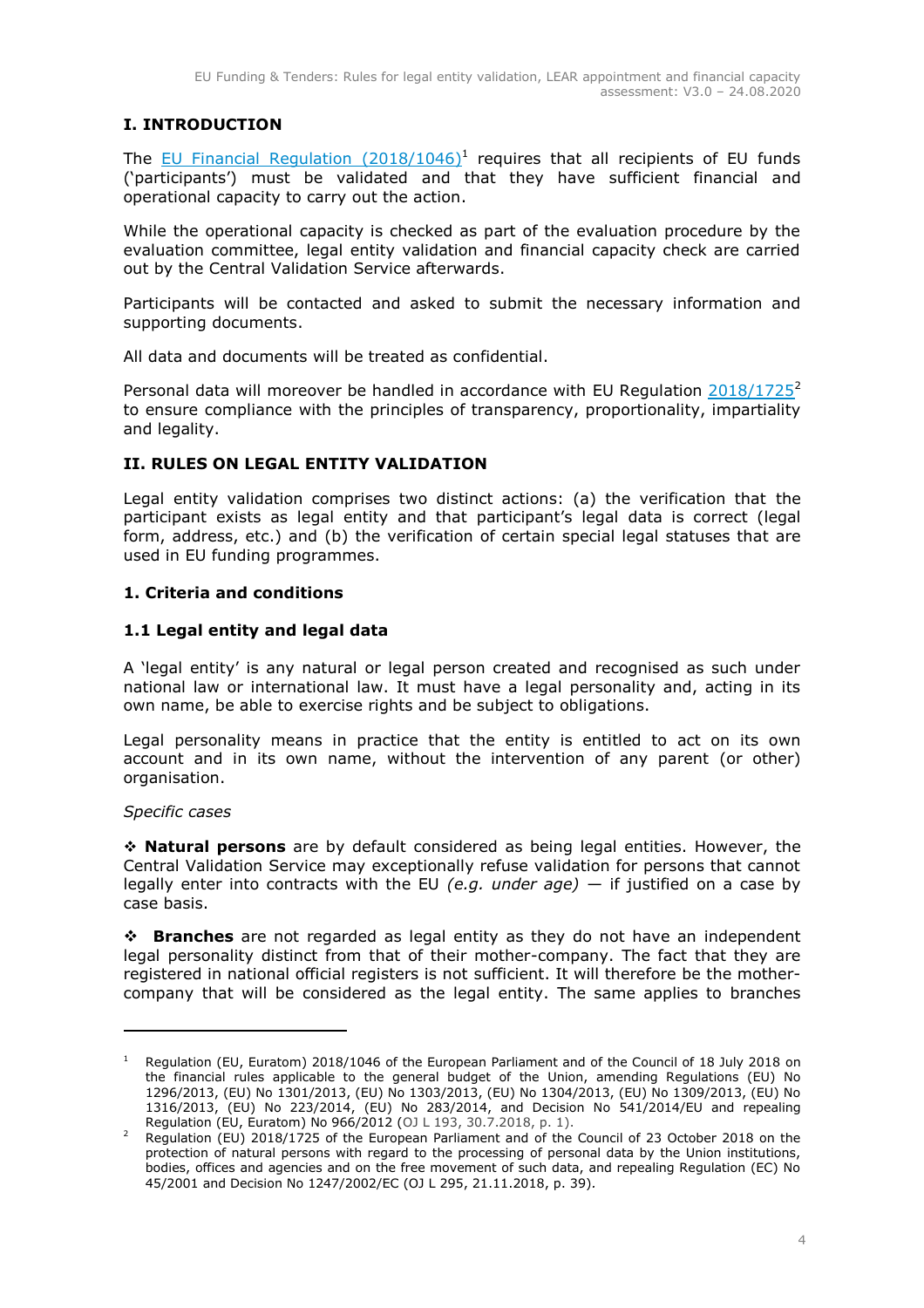established in a different country.

 The same applies to **foreign companies** (company establishments which are registered with a special status in the official register, e.g. 'société de droit étranger'). They will not be regarded as the legal entity, but their mother-company will (the one registered in the country of incorporation)**.**

 $\div$  Entities set-up within  $-$  or under  $-$  a parent organisation (such as **departments/centers/offices**) and not provided with their own legal personality (despite having their administration or budgetary autonomy, VAT number/fiscal code/number of registration) cannot be regarded as a legal entity and are considered as belonging to their parent-organisation.

# *Exception: entities without legal personality*

By way of exception, certain 'entities without legal personality' may be nevertheless eligible for [EU](https://eur-lex.europa.eu/legal-content/EN/ALL/?uri=CELEX:32018R1046&qid=1535046024012) grants if they meet the conditions set out in Article 197(2)(c) of the  $EU$ [Financial Regulation:](https://eur-lex.europa.eu/legal-content/EN/ALL/?uri=CELEX:32018R1046&qid=1535046024012)

- their representatives have the capacity to undertake legal obligations on behalf of the entity and
- the entity offers equivalent guarantees for the protection of the EU financial interests as a legal person, in particular equivalent financial and operational capacity.

This exception aims mainly at private entities, i.e. associations or similar stable entities, etc., with common structures (secretariat, management board, assembly, etc.) that have their own activities, but which just miss the formal legal personality.

Concerning the first condition, the entity must provide proof (legal documents) of its representatives' capacity to undertake legal obligations on its behalf. Be aware that when, on the contrary, the obligations are assumed on behalf of the representative itself (or the owner(s) of the entity), the condition is not met.

Concerning the second condition, the entity is required to prove the following elements:

- existence of a patrimony/asset/capital separated and different from those of its members/owners
- rules ensuring that creditors can rely on this patrimony/asset/capital and that, in case of liquidation/insolvency, creditors are reimbursed in advance (prior to the repartition of the patrimony/asset/capital between the owners/members).

Both conditions must be fulfilled and proved by supporting documents.

This exception only applies for participation in EU grants; entities without legal personality can NOT participate in EU tenders.

# *Other exceptions*

The following entities may exceptionally also be regarded as a legal entity, without having an independent legal personality:

 Ministries, executive services which are part of the public administration of a (central or federated) State and directly linked to the government and other services which are part of the legislative and judicial administration, in accordance with the officially published organisation of the State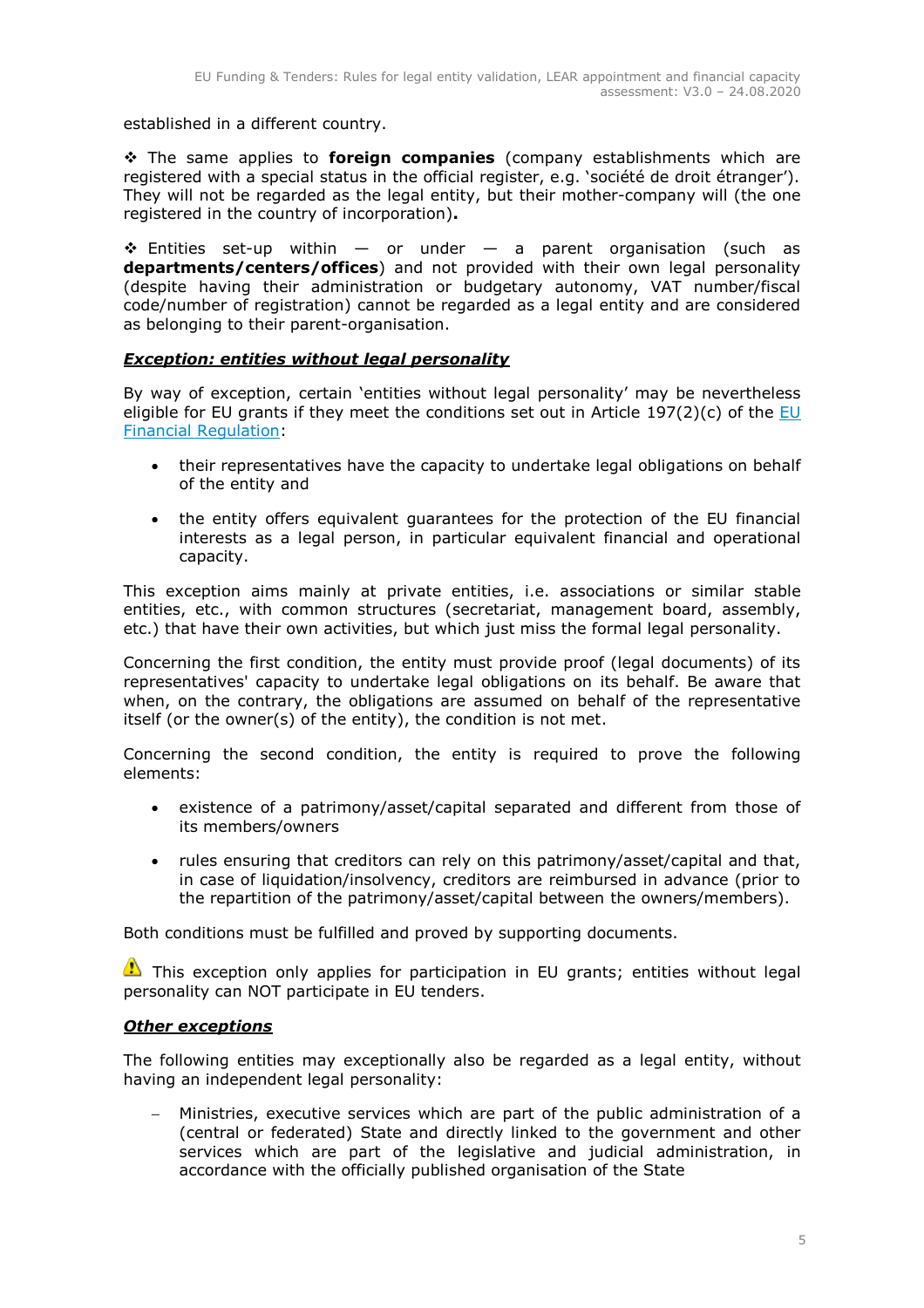- specialised agencies set up by international organisations, including (but not limited to) the ones referred to in Article 156(2) of the [EU Financial Regulation](https://eur-lex.europa.eu/legal-content/EN/ALL/?uri=CELEX:32018R1046&qid=1535046024012)
- the EU Joint Research Centre (JRC).

Departments/directorates/units/offices set up within a Ministry are considered as being part of the same Ministry and cannot be considered as being an independent legal entity, unless their independent legal personality is recognized under national law.

# <span id="page-5-0"></span>**1.2 Special legal statuses**

In addition, the validation covers the following special legal statuses that are used in certain EU funding programmes:

- private or public body
- non-profit organisation
- small or medium sized enterprise (SME)
- international organisation
- research organisation
- secondary or higher education establishment.

A legal entity may be categorised in more than one of these legal statuses *(i.e. nonprofit, public body, research organisation, international organisation, etc.)*.

The practical relevance of these statuses (and what happens if they change) is established at level of the different funding programmes (and sometimes even at calllevel).

## *Private body*

'Private body' means any legal entity established under private law which has a legal personality distinct from that of its founders/owners/members and which can exercise rights and be subject to obligations.

## *Specific cases*

 **Self-employed persons** (meaning persons who perform an activity independently and with their own means, *as an example: craftsmen, liberal professions, industrial and commercial professions*) are regarded as 'natural persons', not as 'private bodies'; the business/profession/activity they perform is not provided with an independent legal personality different from that of the person.

## *Public body*

'Public body' means any legal entity established as a public body by national law or an international organisation.

'Established as a public body by national law' means:

- incorporated as a public body in the act of creation or recognised as a public body by national law and
- governed by public law.

Both conditions must be fulfilled.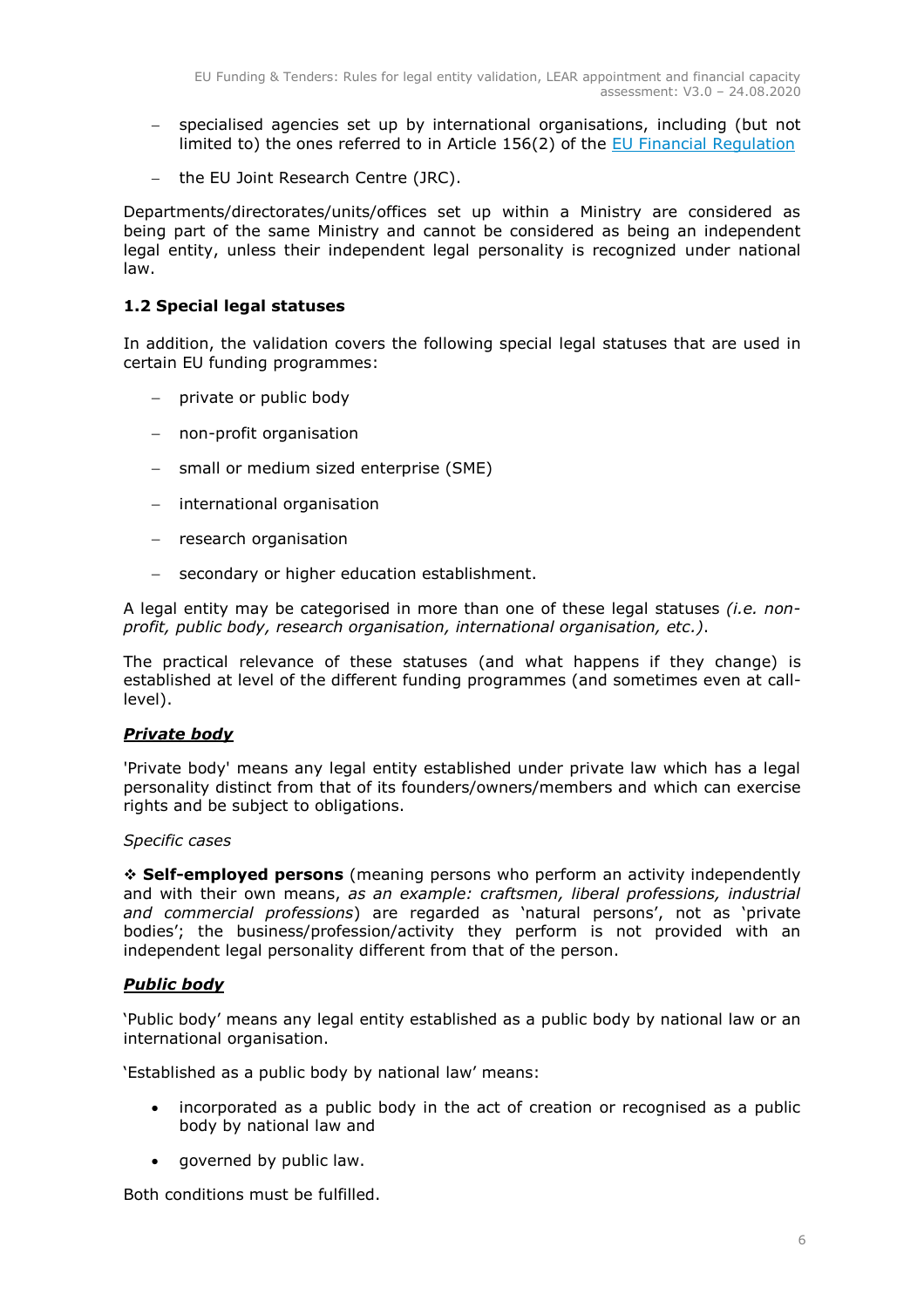Criteria such as:

- the mission or activity in the general interest (public service mission)
- the fact that the ownership of the shares belongs to a public body (even if the public ownership reaches up to the 100% of the share capital)
- $-$  the public financing
- the state supervision and control

do NOT constitute sufficient evidence in order to qualify an entity as a public body as long as the above conditions are not met.

Public bodies may act and be subject to private law for some or most of their activities, provided that, concerning their existence and their functioning, they are subject to the public law.

## *Specific cases*

 **Private law bodies with a public service mission<sup>3</sup>** — A legal entity incorporated under private law/private legal form is NOT considered to be a public body even if owned by the State/other public bodies and/or pursuing a public service mission.

## *Non-profit organisation*

'Non-profit organisation' means a legal entity that is by its legal form non-profitmaking or has a legal or statutory obligation not to distribute profits to its shareholders or members.

Profits have to be reinvested in the same activity of the entity (or in research activities).

Decisions on (not) distributing profits made by the managing board, associates, stakeholders, members or representatives and/or practices adopted by the entity to not distribute profits and/or the absence of profits achieved are not sufficient proof of the non-profit nature. The obligation has to be stipulated by law and/or inserted in the act of establishment/articles of association/ statutes, etc.

Whether the owners/founders of the entity are non-profit (or profit) and if the profits would be allocated to non-profit (or profit) entities is equally irrelevant.

## *Specific cases*

-

**Public bodies** are regarded as non-profit organisations by default.

 The classification as '**NGO**' is not relevant for the non-profit status, since in most countries NGO is not a recognized legal form. By contrast, non-profit status is a prerequisite for the self-declaration as NGO *(see below 'Other categories')*.

# *Small or Medium Sized Enterprise (SME)*

'Small or medium sized enterprise (SME)' means a micro, small or medium-sized enterprise as defined in Recommendation [2003/361/EC,](http://eur-lex.europa.eu/legal-content/EN/ALL/?uri=CELEX:32003H0361&qid=1511301798396) i.e.:

<sup>&</sup>lt;sup>3</sup> Article  $62(1)(c)(vi)$  of EU Financial Regulation.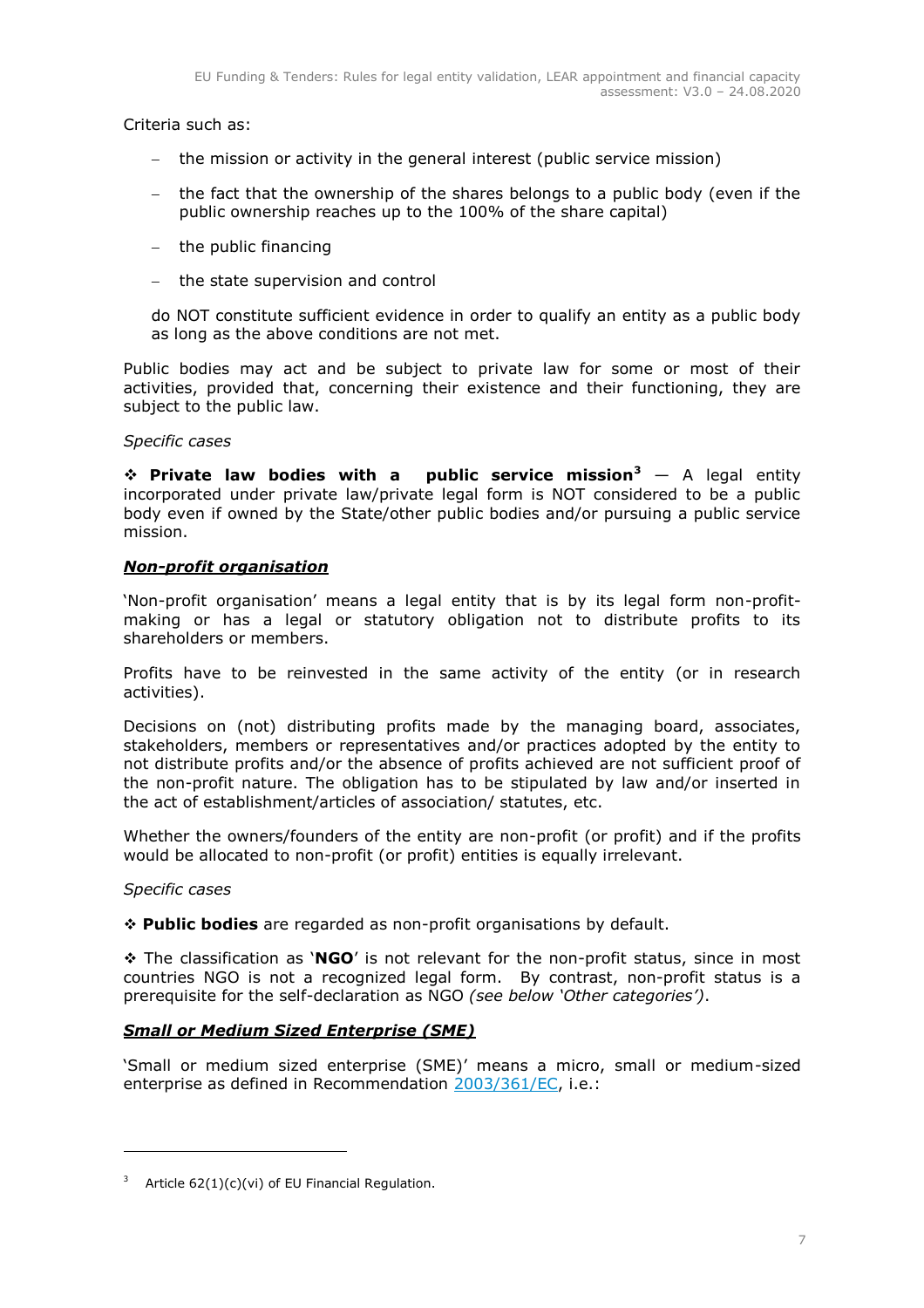- engaged in an economic activity, irrespective of its legal form (including, in particular, self- employed persons and family businesses engaged in craft or other activities, and partnerships or associations regularly engaged in an economic activity) and
- ceilings: employing fewer than 250 persons (expressed in 'annual working units' as defined in Article 5 of the Recommendation) and which have an annual turnover not exceeding EUR 50 million, and/or an annual balance sheet total not exceeding EUR 43 million.

A legal entity is considered to be engaged in an 'economic activity', if it proves to be involved in any form of trade or activity done for remuneration or pecuniary interest on the market. Thus, in general, any activity consisting in (directly or indirectly) offering goods or services on a given market is an economic activity.

The following will NOT be considered economic activities:

- activities which do not entail (directly or indirectly) some sort of pecuniary offset or
- activities for which there is no given/direct (or indirect) market or
- activities for which the income generated is not distinct from the personal income of the entity's members or shareholders.

**Two-year rule** — In accordance with Article 4.2 of Recommendation 2003/361/EC, the SME status depends on the ceilings for *two* consecutive accounting periods. This works both ways: headcount and turnover must stay below the ceilings for two accounting periods to obtain the SME status; conversely, the status will be lost if they rise above the ceilings for two consecutive periods.

Since the SME self-assessment looks at the information for only one accounting period (the last one), the SME self-assessment result may be flawed. Participants that were below the ceiling the year before, must contact the Central Validation Service in order to **request a formal validation**. This validation will then take into account the two accounting periods.

Participants whose SME status **changes** after registration should update their data in the Participant Register. This is important not only for eligibility checks in grant applications, but also for statistical purposes.

The two-year rule not will however apply for changes due to a merger or acquisition. In this case, the SME status is lost immediately from the date of the transaction<sup>4</sup>.

# *Specific cases*

-

 Newly established enterprises (so-called **start-up companies**) not having closed accounts on annual basis or companies without economic activity (but expecting to enter soon into the market) may also qualify as SMEs as long as they are able to provide a 'bona fide estimate' (in the form of a business plan) covering the period necessary for the entity to generate turnover.

 Enterprises without turnover whose activity implies a **long time-to market** are allowed to demonstrate that they are engaged in an economic activity by showing the investments made and the likely expected return.

<sup>4</sup> See Recital 9 of Recommendation No, 2003/361/EC and the [User Guide to the SME Definition](https://ec.europa.eu/growth/content/revised-user-guide-sme-definition-0_en) (p. 14).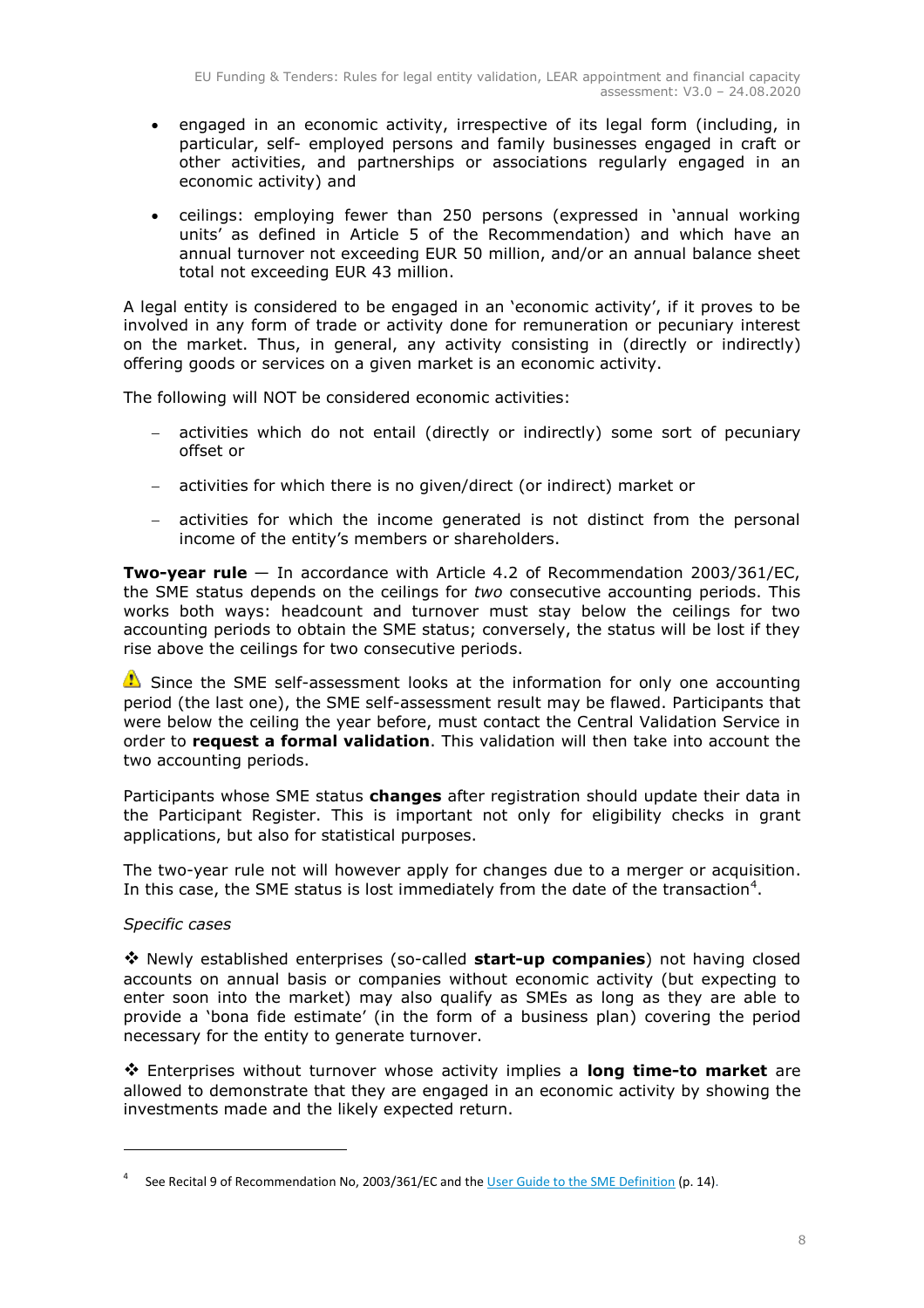# *International organisation (IO)*

'International organisation' means an intergovernmental organisation (other than the EU) with legal personality under international public law (including specialised agencies set up by international organisations).

## *Research organisation*

'Research organisation' means a legal entity that is established as a non-profit organisation and whose one of its main objectives is carrying out research or technological development.

Research organisations are legal entities that meet the following cumulative conditions:

- they are established as non-profit organisations as described above
- they carry out research or technological development as one of their main objectives.

The following are NOT considered research activities:

- supporting, financing research activities carried out by other entities
- disseminating knowledge
- promoting, managing or coordinating research activities.

# *Secondary or higher education establishment*

'Secondary or higher education establishment' means a legal entity that is recognised as such by its national education system and is able to deliver diplomas recognised by the State.

It can be a public or a private body.

The national accreditation as a secondary/higher education establishment is not sufficient to consider the entity as a public body. The public body status can be recognized only if the relevant conditions are fulfilled *(see above)*.

## *Other categories*

Entities have the possibility to make a self-declaration about some additional categories, such as 'NGO', 'Civil Society Organisation', etc.

These categories are NOT validated against supporting documents. They are simple self-declarations.

Concerning the NGO category, self-declarations will be accepted only by private entities which have been validated as 'non-profit organisations'.

## <span id="page-8-0"></span>**2. Documents to submit**

# <span id="page-8-1"></span>**2.1 General requirements and principles**

The validation process of a legal entity is based on legal and official supporting documents that have to be provided. Documents are considered as official when they are delivered by official national authorities. Supporting documents can NOT be replaced by self-declarations or by sworn or solemn statements before a judicial or administrative authorities, notaries or public officers.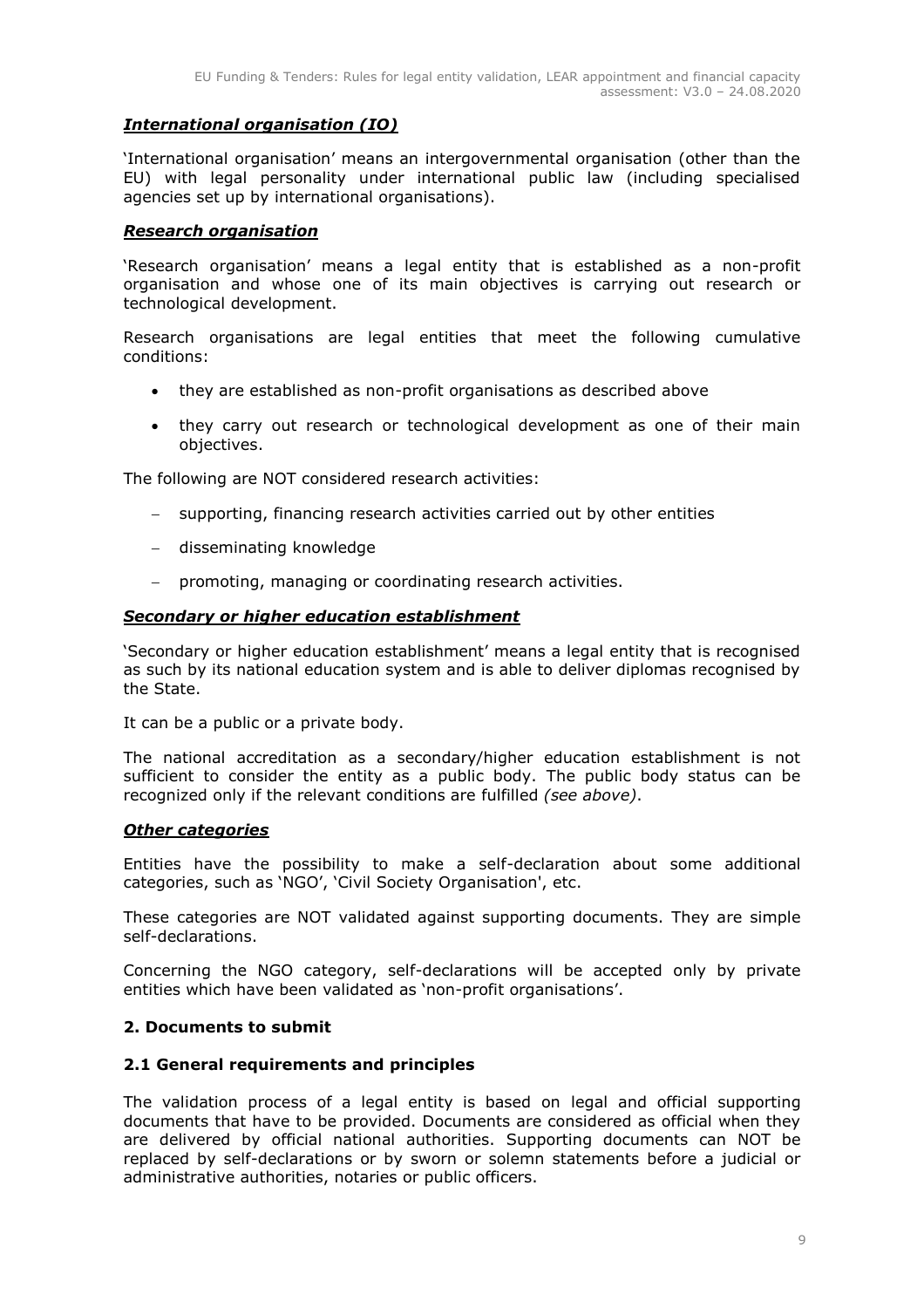As a general rule, all documents must be submitted (as scanned versions) via the EU Funding & Tenders Portal Electronic Exchange System (i.e. upload in the [Participant](https://ec.europa.eu/info/funding-tenders/opportunities/portal/screen/how-to-participate/participant-register) [Register\)](https://ec.europa.eu/info/funding-tenders/opportunities/portal/screen/how-to-participate/participant-register).

Documents are accepted in any of the EU official languages. Participants *may* however be requested to submit an English free (unofficial) translation to facilitate the validation process.

Documents in other languages may be accepted if accompanied by a free translation in English. In case of any doubt, a certified/legal/official translation in English may be requested.

Free translations should always be accompanied by the copies of original official documents.

The participant assumes the full responsibility for the content of the documents and the accuracy of the translation. If it makes false declarations (or manipulates the translation intentionally), the EU may:

- withdraw and correct the validated status
- terminate on-going grants and contracts (and recover any undue amounts)
- impose financial penalties or administrative sanctions, including exclusion from future EU funding (grants/tenders, prizes, contribution agreements, etc.; *see Articles 135 to 145 of the [EU Financial Regulation](https://eur-lex.europa.eu/legal-content/EN/ALL/?uri=CELEX:32018R1046&qid=1535046024012)*)inform the European Anti-Fraud Office (OLAF).

# <span id="page-9-0"></span>**2.2 List of documents**

-

The participants will be asked to submit the following documents:

- 1. Signed **legal entity identification form**<sup>5</sup>:
	- Natural Person Form: in English
	- Private Legal Entity Form: in English
	- Public Legal Entity Form: in English.
- 2. **Official VAT document** or  $-$  if the entity is not registered for VAT  $-$  the proof of VAT exemption, not older than 6 months.

If the participant also applies for a special legal status, the following additional documents have to be submitted:

| <b>Status</b>                   | Documents to be submitted                                            |
|---------------------------------|----------------------------------------------------------------------|
| Private body<br>(including SME) | Registration extract (not older than 6 months).                      |
| Public body                     | Copy of the act, law, decree or decision that established the entity |

<sup>5</sup> Available at https://ec.europa.eu/info/funding-tenders/how-eu-funding-works/information-contractorsand-beneficiaries/forms-contracts\_en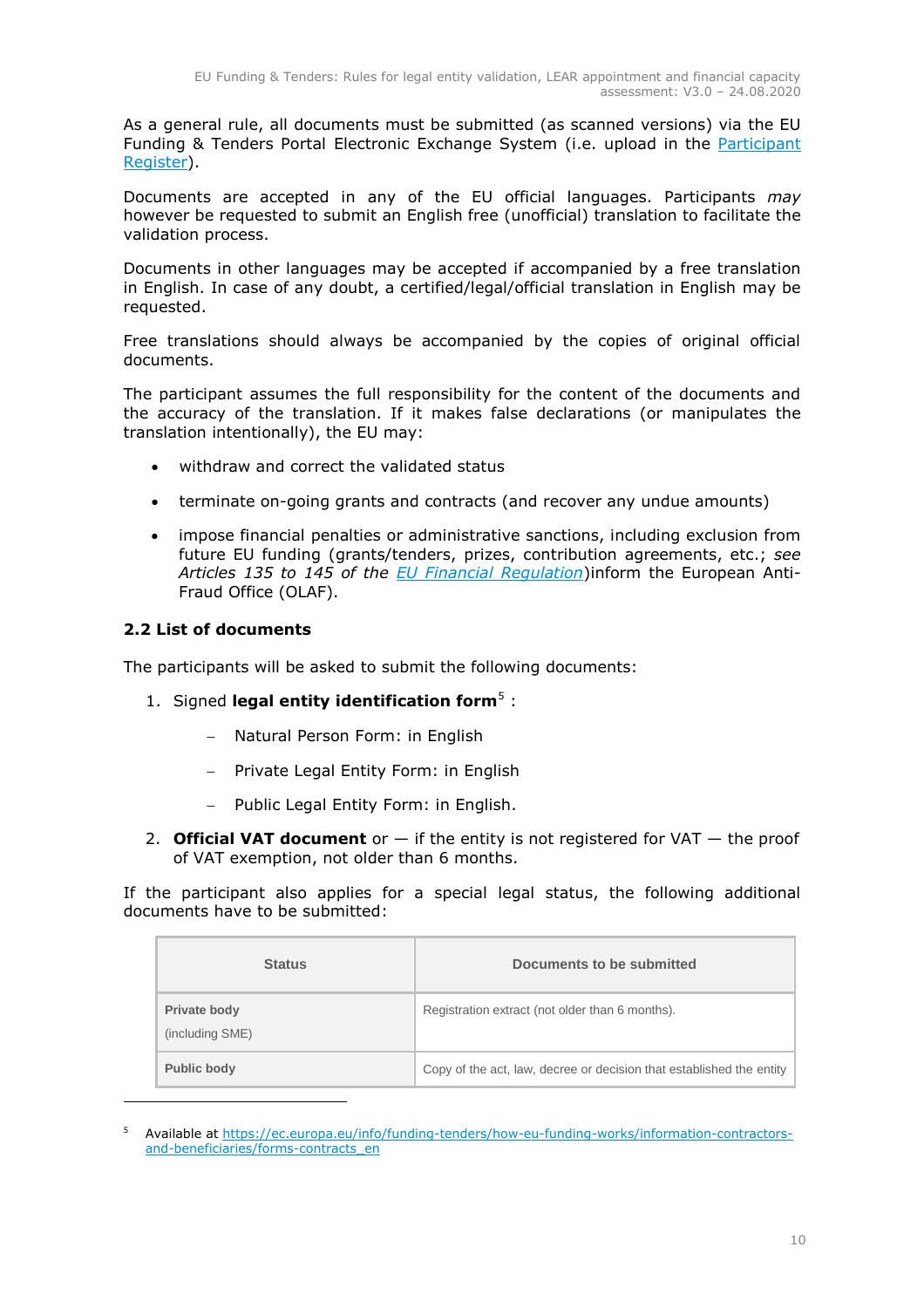|                                                                                     | as a public body (or, if this doesn't exist, any other official legal<br>document that proves this).                                                                                                                                                                                                                                                                        |  |  |  |  |
|-------------------------------------------------------------------------------------|-----------------------------------------------------------------------------------------------------------------------------------------------------------------------------------------------------------------------------------------------------------------------------------------------------------------------------------------------------------------------------|--|--|--|--|
| Non-profit organisation                                                             | Copy of an official document attesting that the entity has a legal<br>or statutory obligation not to distribute profits to shareholders or<br>individual members.                                                                                                                                                                                                           |  |  |  |  |
|                                                                                     | The certificate of tax exemption may only constitute an<br>indication of the non-profit status and has to be assessed<br>together with other elements.                                                                                                                                                                                                                      |  |  |  |  |
| <b>Research organisation</b>                                                        | Copy of an official document attesting that one of the main<br>objectives of the entity is carrying out research or technological<br>development.                                                                                                                                                                                                                           |  |  |  |  |
| Secondary or higher education<br>establishment                                      | Copy of an official document attesting that the entity is recognised<br>such as 'secondary or higher education establishment' by the<br>national education system and is entitled to deliver diplomas<br>recognized by the State.                                                                                                                                           |  |  |  |  |
| Small or medium sized enterprise (SME)<br>(in addition to the documents for private | The following documents have to be provided for the participant<br>and for linked and partner entities:                                                                                                                                                                                                                                                                     |  |  |  |  |
| bodies)                                                                             | 3.<br>balance sheet.                                                                                                                                                                                                                                                                                                                                                        |  |  |  |  |
|                                                                                     | 4.<br>profit and loss accounts,                                                                                                                                                                                                                                                                                                                                             |  |  |  |  |
|                                                                                     | 5.<br>staff head count expressed in annual working units,                                                                                                                                                                                                                                                                                                                   |  |  |  |  |
|                                                                                     | all related to the last closed accounting period.                                                                                                                                                                                                                                                                                                                           |  |  |  |  |
|                                                                                     | ❖ For newly established enterprises (e.g. start-up companies)<br>that have not yet closed accounts: a self-declaration, including a<br>bona fide estimate (in the form of a business plan) for the entire<br>period (financial years) necessary for the entity to generate<br>turnover.                                                                                     |  |  |  |  |
|                                                                                     | ❖ For enterprises without turnover whose activity implies a long<br>time-to market:                                                                                                                                                                                                                                                                                         |  |  |  |  |
|                                                                                     | 6.<br>balance sheet, profit and loss accounts and staff head<br>count expressed in annual working units related to the<br>last closed accounting period;                                                                                                                                                                                                                    |  |  |  |  |
|                                                                                     | a self-declaration, including a bona fide estimate (in the<br>7.<br>form of a business plan) for the entire period (financial<br>years) necessary to generate turnover, including<br>a<br>declaration of the investment made and the likely<br>expected return (to demonstrate that, despite the lack of<br>turnover, the enterprise is engaged in an economic<br>activity) |  |  |  |  |
|                                                                                     | Sworn or solemn statements before a judicial or administrative<br>authority, notary or public officer are not acceptable proof of the<br>SMF status.                                                                                                                                                                                                                        |  |  |  |  |
| International organisation                                                          | Copy of the relevant international treaty creating the organisation<br>under international public law.                                                                                                                                                                                                                                                                      |  |  |  |  |
| Natural person                                                                      | Copy (legible) of valid identity card or passport.                                                                                                                                                                                                                                                                                                                          |  |  |  |  |
| <b>Entities without legal personality</b>                                           | - Copy of an official document attesting that the representatives of<br>the entity have the capacity to undertake legal obligations on its<br>behalf.                                                                                                                                                                                                                       |  |  |  |  |
|                                                                                     | - Copy of an official document attesting that the entity has the<br>same operational and financial viability as that of a legal entity:<br>i.e.                                                                                                                                                                                                                             |  |  |  |  |
|                                                                                     | a document showing patrimony/asset/capital that is<br>different<br>separated<br>and<br>from<br>those<br>of<br>the<br>members/owners of the entity, and                                                                                                                                                                                                                      |  |  |  |  |
|                                                                                     | a copy of the rules providing that creditors can rely on<br>$\bullet$<br>this patrimony/asset/capital and - in case of<br>liquidation/insolvency - are reimbursed before the                                                                                                                                                                                                |  |  |  |  |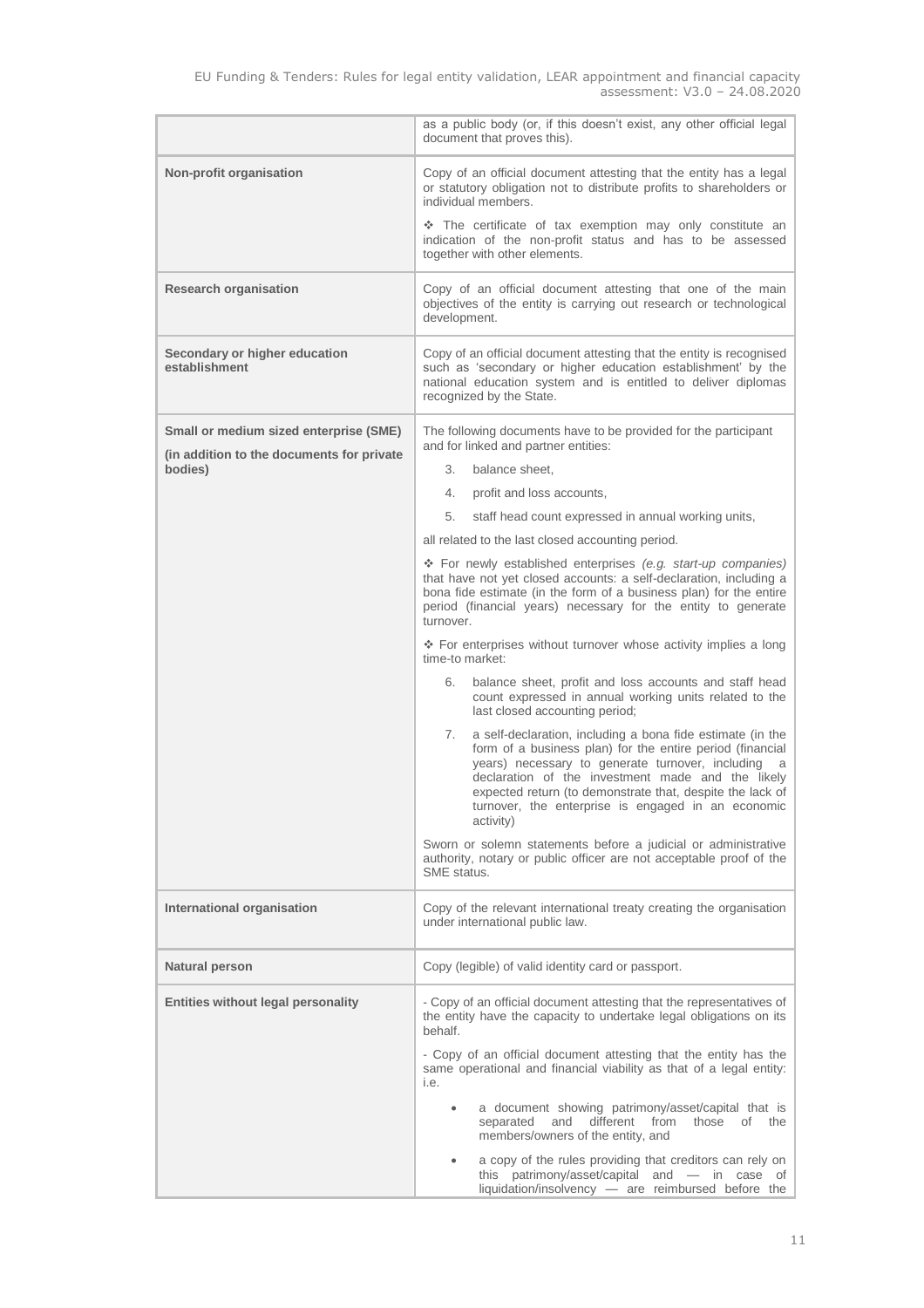| patrimony/asset/capital<br>owners/members. | <b>is</b> | divided | between | the |
|--------------------------------------------|-----------|---------|---------|-----|
|                                            |           |         |         |     |

Other categories such as 'NGO', 'Civil Society Organisation', etc. *(see above)* are NOT validated; supporting documents are therefore not needed.

## <span id="page-11-0"></span>**2.3 Incomplete or contradictory information**

The Central Validation Service may use any publicly available information to clarify questions about the data or information provided.

Participants may be required to explain or provide missing information within a reasonable time, if:

- $-$  findings do not match their declarations
- the documents submitted are outdated *(e.g. VAT document or extract of registration more than 6 months old)*
- the provided information is illegible, incomplete, incorrect or unclear.

If documents or clarifications are not provided in time, the Central Validation Service have the right to refuse the validation (or finalise it on the basis of the information and documents submitted).

# <span id="page-11-1"></span>**3. Validation and effective date**

On the basis of the submitted information and documents, the participant will be validated with the effective date of entry into force of the legal act establishing its constitution or incorporation (unless the terms of the act stipulate another date).

That date will be, in order of precedence:

- (1) the date of registration in the country's official registry *(e.g. commercial registry)*
- (2) the date of publication in the national official journal
- (3) the date of the legal deposit of the act in the court registry
- (4) the date of signature of the parties.

When there is no act of constitution or incorporation, the participant will be considered to exist since a standard default date.

The effective date for the special SME status will be the account closure date of the accounting period on which the assessment is based in accordance with Article 4(2) of the Annex of Recommendation [2003/361/EC.](https://eur-lex.europa.eu/legal-content/EN/ALL/?uri=CELEX:32003H0361&qid=1511301798396) For newly established enterprises whose accounts have not yet been closed, the effective date is the date of their creation.

The effective date of other special legal statuses is the date in which the specific status enters into force. This date may be the same as its effective date of existence (or may differ, if the specific status has been acquired later on).

## <span id="page-11-2"></span>**4. Modification of validations**

Requests for modification of a validation will only be accepted if submitted by the participant's LEAR *(see below)*. If no LEAR is nominated yet, it must first finish the nomination process, and then submit the change request.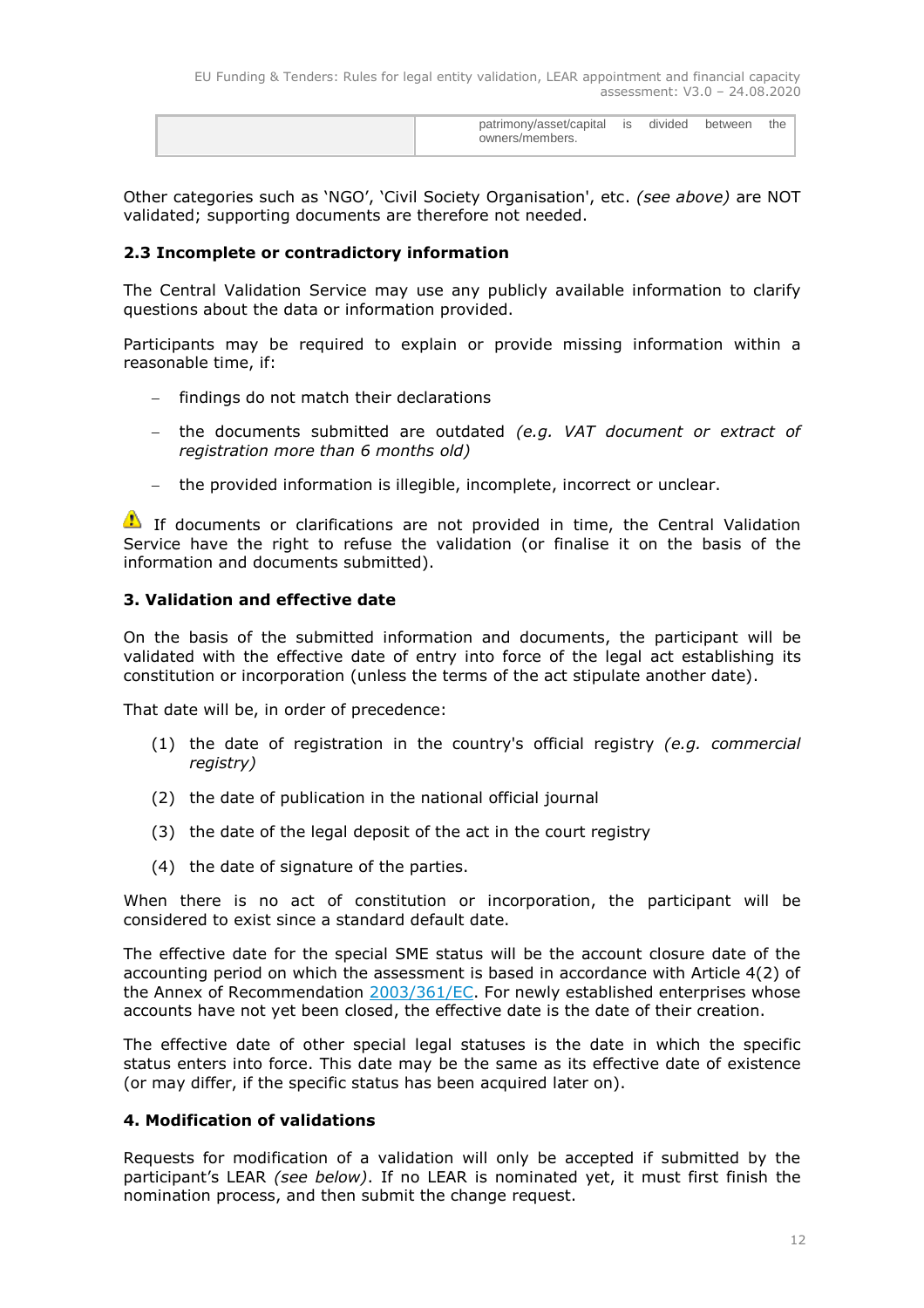# <span id="page-12-0"></span>**4.1 Validation updates**

The validation will be updated in case of a change in the participant's legal situation *(identity/legal form, name, address, status, etc.).*

Such changes must be communicated by the LEAR and accompanied by the relevant supporting documents.

The 'effective date of the change' will be the date on which the act establishing the change enters into force (unless the terms of the act stipulate another date).

For SME's, the effective date is the closure date of the accounting period on which the change of status is based.

The practical consequences of these changes depend on each funding programme.

# <span id="page-12-1"></span>**4.2 Corrections of initial validation**

If it turns out to be wrong (through an audit, ex-post check, investigation or other means), the validation will be corrected. The modification will be registered with effect back to the effective date of the initial validation.

If the error is attributable to the Central Validation Service and its correction implies disadvantages for the participant, the retroactive effect may exceptionally be waived, if duly justified and in line with the principles of sound financial management and proportionality.

If the error was the fault of the participant (intentional or unintentional), its participation in on-going grants/contract may be terminated and undue amounts paid may be recovered. Moreover, the participant may be fined and excluded from future EU funding (grants/tenders, prizes, contribution agreements, etc.; *see Articles 135 to 145 of the [EU Financial Regulation](https://eur-lex.europa.eu/legal-content/EN/ALL/?uri=CELEX:32018R1046&qid=1535046024012)*).

In addition, the European Anti-Fraud Office (OLAF) may be informed.

## <span id="page-12-2"></span>**5. Ex-post verifications carried out by the EU — Irregularities and/or false declarations**

The EU reserves the right to carry out  $-$  at any moment  $-$  checks, reviews, audits or investigations.

If the Central Validation Service finds out that a participant did not meet the criteria for legal entity or a special legal status and that they made false declarations, the modification of the validation will be registered with retroactive effect back to the effective date of the validation.

If in the meantime the participant already received EU funding/contracts, their participation may be terminated and undue amounts paid will be recovered.

In case of irregularities or false declarations, participants may moreover be fined and excluded from future EU funding (grants/tenders, prizes, contribution agreements, etc.; *see Articles 135 to 146 of the [EU Financial Regulation](https://eur-lex.europa.eu/legal-content/EN/ALL/?uri=CELEX:32018R1046&qid=1535046024012)*).

In addition, the European Anti-Fraud Office (OLAF) may be informed.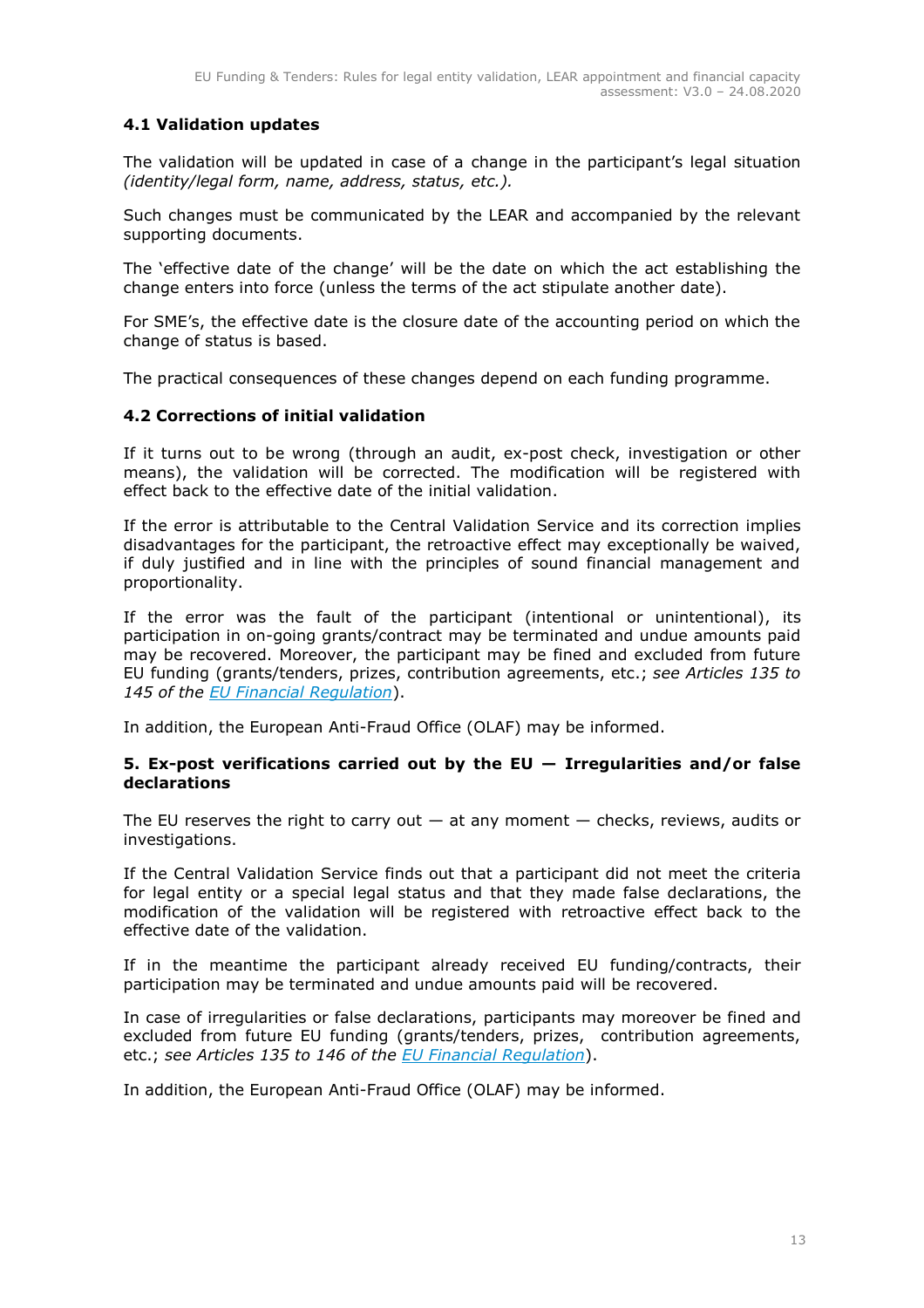# <span id="page-13-0"></span>**II. RULES ON LEAR APPOINTMENT**

# <span id="page-13-1"></span>**1. LEAR appointment: General requirements and principles**

After validation, the participant will be requested to appoint a Legal Entity Appointed Representative (LEAR) and to consent to the use of the EU Funding & Tenders Portal electronic exchange system.

The appointment of the LEAR is mandatory for all validated participants. Without LEAR it is not possible to obtain the grant/tender.

# *Role of the LEAR*

The LEAR is the person that is officially nominated by the participant to take care of the key data in the Funding & Tenders Portal [Participant](https://ec.europa.eu/info/funding-tenders/opportunities/portal/screen/how-to-participate/participant-register) Register *(legal and financial data, certain access rights in the electronic exchange system, etc.)*.

The LEAR enjoys a qualified access to the electronic exchange system and has to ensure that the participant's legal information is up-to-date. S/he must immediately inform of any change to the legal data or legal status/category and must provide supporting documents and information requested.

In addition, the LEAR must enter and update the names of the:

- legal representatives and signatories for the organisation. These are people who are able to commit the organisation legally by signing grant agreements and contracts and authorising amendments to them
- persons that may sign cost statements on behalf of the organisation.

For a detailed description of the LEAR rights and responsibilities, see the [LEAR](http://ec.europa.eu/research/participants/data/ref/h2020/grants_manual/lev/h2020-lear-applet-roltas_en.pdf)  [appointment letter and Roles and Duties.](http://ec.europa.eu/research/participants/data/ref/h2020/grants_manual/lev/h2020-lear-applet-roltas_en.pdf)

## *Position of the LEAR*

The LEAR is an administrative function that may be held by the participant's legal representative (i.e. a person duly authorised to act on behalf of the organisation and to commit it vis-à-vis third parties) or another key person appointed by the legal representative.

The LEAR must be someone employed in the organisation (most commonly in the central administrative services of the entity), in order to ensure a maximum stability in the LEAR role and the continuity which is needed in order to guarantee the full functionality of the electronic exchange system.

For participants which are natural persons, the participant automatically also has the role of LEAR; it cannot be attributed to a different person.

Each participant can only appoint one LEAR.

The participant assumes the full responsibility for the choice of the person they appoint.

## *Timing of the LEAR appointment*

The process for appointment of the LEAR can run in parallel to the validation of the legal entity, but can only be finalised once the participant is validated.

LEAR appointment is not a condition for the submission of a tender/proposal, but it must be completed before the signature of the grant agreement/contract.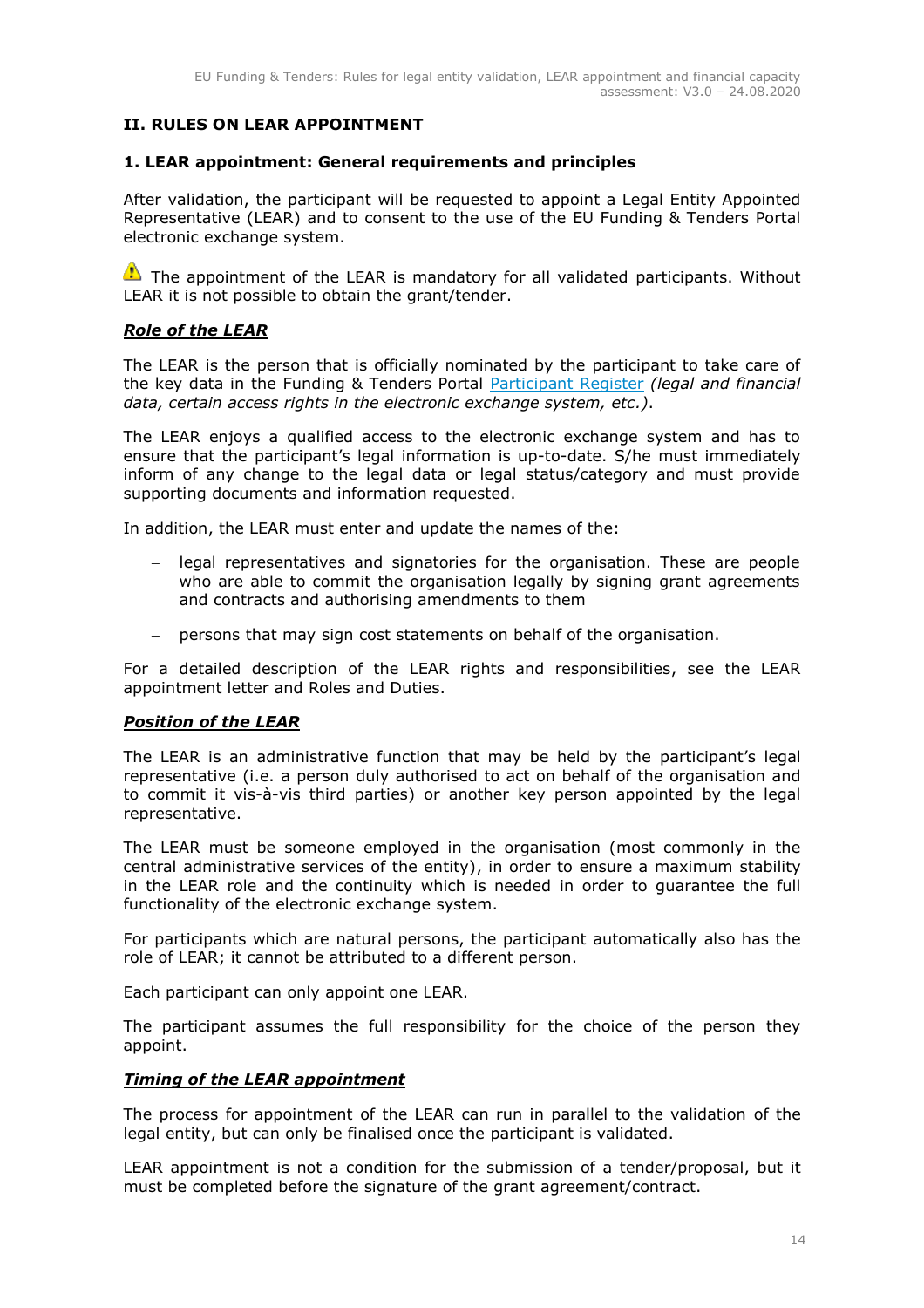# <span id="page-14-0"></span>**2. List of documents**

For LEAR validation, the scanned version of the following documents has to be uploaded in the Participant Register:

- 1. the [LEAR appointment letter](https://ec.europa.eu/research/participants/data/ref/h2020/grants_manual/lev/h2020-lear-applet-roltas_en.pdf) (including the LEAR roles & duties; generated as a single document; completed, dated and signed by the legal representative and the LEAR)
- 2. the [Declaration of consent](https://ec.europa.eu/research/participants/data/ref/h2020/grants_manual/lev/h2020-lev-declaration-consent_en.pdf) to the [EU Funding & Tenders Portal Terms and](https://ec.europa.eu/info/funding-tenders/opportunities/portal/screen/support/legalnotice) [Conditions](https://ec.europa.eu/info/funding-tenders/opportunities/portal/screen/support/legalnotice) (completed, dated and signed by the legal representative)
- 3. copies of an official, valid proof of identity (ID-card, passport, with photo and signature) of:
	- the legal representative and
	- the appointed representative (LEAR)
- 4. document(s) proving that the legal representative(s) appointing the LEAR is/are empowered as such, which must:
	- clearly indicate the role/function within the organisation as legal representative
	- identify and appoint this person (by indicating his/her personal data) for that role.

The originals of the LEAR appointment letter and the declaration of consent must be kept in the premises, to be available for checks, review, audits or investigations that can be required by the EU at any time.

Upon receipt of the above-listed documents and once the participant has been validated, the appointment of the LEAR will be finalized in the Participant Register.

For a detailed description of the LEAR appointment process, *see the [Online Manual](https://ec.europa.eu/research/participants/docs/h2020-funding-guide/index_en.htm) and the [Funding & Tenders Portal Terms](https://ec.europa.eu/info/funding-tenders/opportunities/portal/screen/support/legalnotice) and Conditions*.

# *Proof of identity*

'Identity documents' are those issued by national authorities and recognized by national law as valid proof of identity. Identity documents can NOT be replaced by any other means of proof. The EU cannot waive this requirement under any circumstances.

Examples of identity documents normally accepted are ID cards and passports. Driving license is also accepted as long as it is considered as a proof of identity under the national law.

Identity documents must be valid at the time of the LEARs appointment (not expired).

An integral copy of the document has to be provided.

Identity documents in which some parts/elements (including the photo) have been deleted/erased/covered with black marker cannot be accepted.

## *Specific cases*

 $\div$  Service cards and badges issued by the participant, even if a public body, cannot replace identity documents and cannot be accepted as means of ID proof.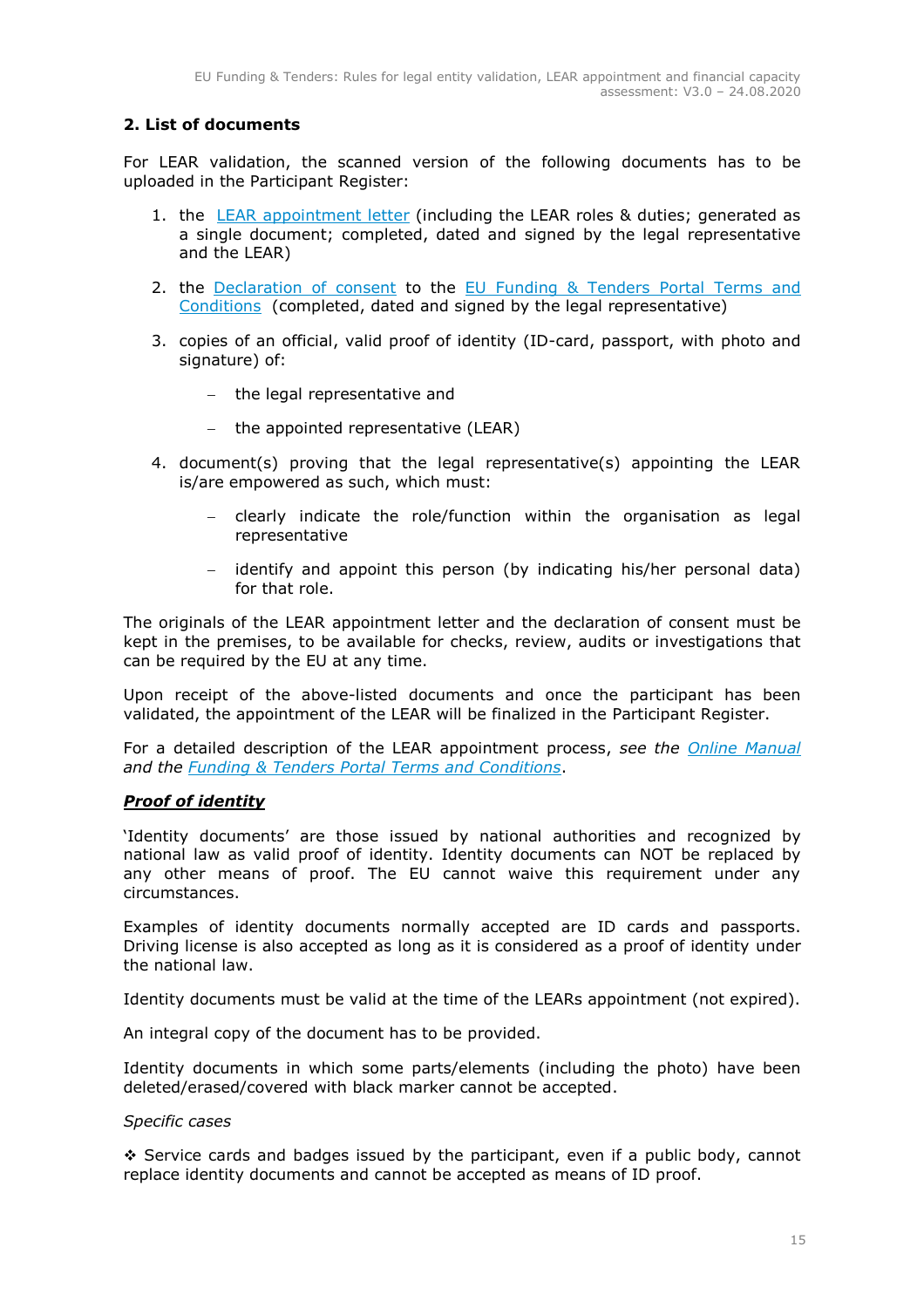$\cdot \cdot$  Print-outs from the ID electronic chip cannot be accepted either.

## *Signatures*

The LEAR documents can be signed only by persons who are legal representatives of the participant (one person only).

The names of both legal representative and LEAR in the LEAR documents must correspond to those indicated in their official identity documents. LEAR documents signed with acronyms/nick names/etc. that do not correspond to the names indicated in the identity documents will not be accepted.

## *Specific cases*

 When the joint signature of more than one person is required to legally engage the entity *(by law, act of establishment, statutes, internal rules, etc.)*, this must be ensured by an internal process *(e.g. on paper)* guaranteeing that the single signature on the EU documents is made only *after* all the internal requirements are fulfilled. Compliance with these internal requirements is under the full responsibility of the participant.

## *Documents proving the empowerment of the legal representative*

The participant is required to provide the supporting documents necessary to identify:

- the role/function of legal representative within the organisation
- the name and appointment of the specific person (by indicating his/her personal data) for that role.

This evidence may be found in one single document (in case the official appointment also specifies the powers/tasks related to the appointment) or may need two different documents: the official appointment and the organisational document *(such as act of establishment, statutes, articles of association, etc.)* in which the powers/tasks related to the role are identified.

The documents proving the appointment are those normally required/accepted under national law. They may vary depending on the country, the legal form and status:

- law/decree/official act/official gazette in case of public entities
- copy of the treaty in case of international organisation
- decision of assembly, official documents from the council of administration, executive committee or directors board, excerpts of the company registry in case of private entities.

A declaration of honour can be accepted only in exceptional, duly justified cases where none of the above exists.

Concerning the language of such documents and participant's responsibilities concerning translations, *see Section I.2.1*.

## *Specific cases*

 Participants who are **natural persons** do not need to prove their empowerment, but still need to send the supporting documents listed above. All documents would only be signed by the natural person. A copy of the ID documents of the natural person needs to be included.

**Deputising persons** — generally empowered to act as legal representatives in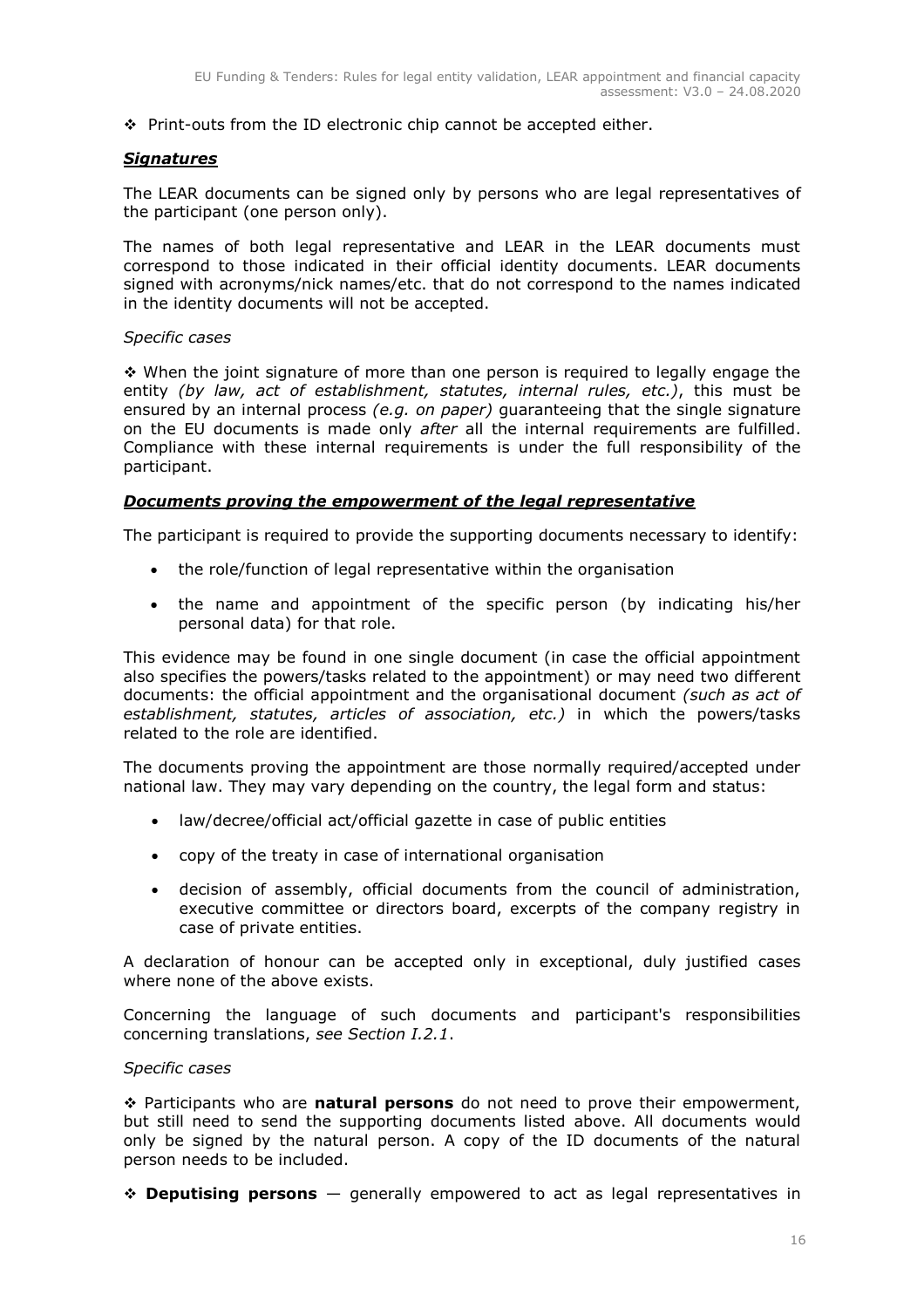case of temporary absence/impossibility of the legal representatives — are accepted as legal representatives, as long as a signed declaration on honour is provided, indicating the reason of the temporary absence/impossibility.

 For **Ministries**, Ministers are normally considered legal representatives *by default* and there is no need to provide the legal documents proving their empowerment.

In addition to the Minister's role, the following roles/functions are considered as legal representative *by default* without any further verification:

- Deputy Minister
- State/General Secretary and their deputies
- Directors of certain specific horizontal sectors/departments/directions, namely 'legal', 'financial', 'European or international relationships'.

If the official act of appointment is not provided by the Ministry, the evidence may be taken from other appropriate sources *(e.g. the organigram published on the official internet-site of the Ministry)*.

Except if otherwise provided in the applicable rules (law/decree/act governing the organisation of the ministry), other roles of 'Director'/'Head of Department'/'Head of Unit', etc. will be considered as having limited tasks and powers (relating only to the directorate/department/unit's policies) and, therefore, NOT entitled to represent and engage the Ministry as a whole.

For Ministers, the ID document can be exceptionally replaced by a badge or service card (issued by the Ministry). This exception applies only to the person of the 'Minister' and cannot be extended to other representatives *(such as State Secretaries, Deputy Ministers or Directors/Head of Departments)*; they are not exempted from the obligation to provide an ID document.

 For **other state/governmental entities** at central/regional/local level, both the normal legal representatives *(e.g. the Director, the President, the Mayor, etc.)* and their 'deputies' will be recognized as legal representative *by default*, without the need to verify the specific terms of the deputising rules and without asking for a declaration on honour.

If the official act of appointment is not provided, the evidence may be taken from other appropriate sources *(e.g. the organigram published on the official internet-site)*.

 For **universities** and other **higher education establishments** *(e.g. colleges, institutes, etc.)*, the following roles/functions are recognised as legal representative *by default* without any further verification:

- Rector and Vice-Rector
- President and Vice-President
- Chancellor and Vice Chancellor.

In case of faculties with their own legal personality (and thus independently validated), the Dean and Vice-Dean can also act as legal representatives *by default*.

If the official act of appointment is not provided by the university/higher education establishment/faculty, the evidence may also be taken from other appropriate sources *(e.g. the organigram published on the official internet-site of the university/faculty)*.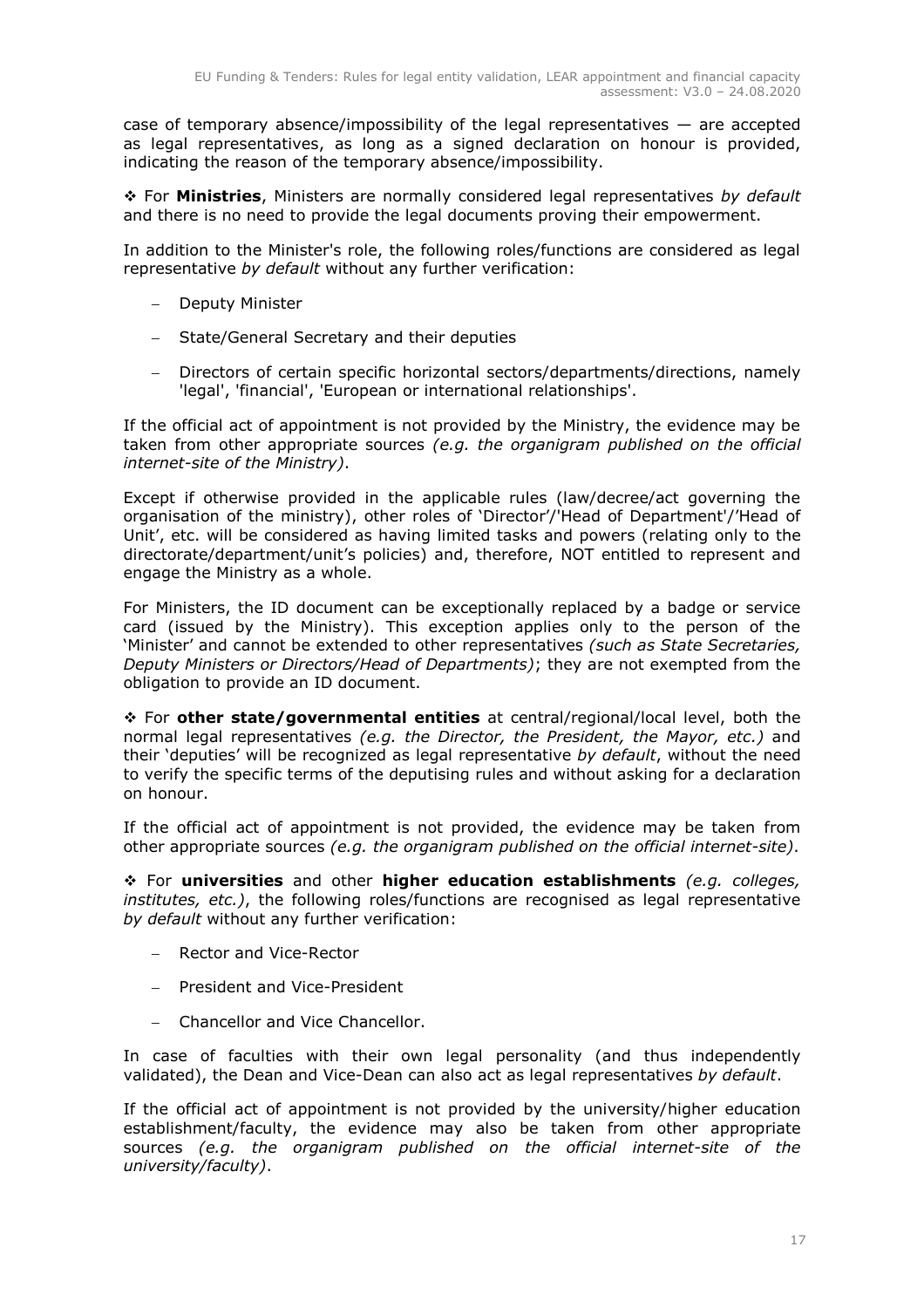Persons tasked with the **'daily management'** can NOT be recognized as legal representatives since they are not entitled to engage and represent outside the ordinary business.

The 'daily management' ('gestion journalière') is commonly understood as comprising those acts that, because of their minor importance or the need for a prompt solution, do not justify the intervention of the management bodies. It consists of ordinary business and execution of decisions and line of conduct traced by the management board.

 $\div$  Similarly, persons empowered to engage and commit the participant only within certain **limits** (including financial limits) cannot be accepted as legal representatives for the purposes of the LEAR appointment or the declaration of consent, since they are considered out of scope of the delegation.

# <span id="page-17-0"></span>**3. LEAR replacement**

The same documents are requested and the same procedure will be followed for the replacement of an already validated LEAR. There is no alternative procedure specifically designed for replacing LEARs.

# <span id="page-17-1"></span>**4. Ex-post verifications carried out by the EU — Irregularities and/or false declarations**

The EU reserves the right to carry out  $-$  at any moment  $-$  checks, reviews, audits or investigations.

If it is found out that participants did not respect the obligation to keep the original documents or committed other irregularities, appropriate measures will be taken.

If in the meantime participants already received EU funding/entered in EU contracts, their participation in on-going grants/contracts may be terminated and undue amounts paid will be recovered.

In addition, if irregularities or false declarations, participants maymoreover be fined and excluded from future EU funding (grants/tenders, prizes, contribution agreements, etc.; *see Articles 135 to 146 of the EU [Financial Regulation](https://eur-lex.europa.eu/legal-content/EN/ALL/?uri=CELEX:32018R1046&qid=1535046024012)*).In addition, the European Anti-Fraud Office (OLAF) may be informed.

# <span id="page-17-2"></span>**III. RULES ON FINANCIAL CAPACITY ASSESSMENT**

# <span id="page-17-3"></span>**1. Financial Capacity Assessment: Criteria and conditions**

The [EU Financial Regulation](https://eur-lex.europa.eu/legal-content/EN/ALL/?uri=CELEX:32018R1046&qid=1535046024012) requires that participants in EU grants and tenders must have sufficient financial capacity to implement their project/tender.

The conditions for making a financial capacity assessment depend on the type of procedure (grant or procurement), the funding programme, the participant and on the grant amount *(e.g. special rules apply to Horizon 2020 because of the role of the Guarantee Fund; no financial capacity assessment is needed for public bodies, Member State organizations, international organizations, persons in receipt of education support, persons most in need and in receipt of direct support; no assessment is needed for low value grants)*.

In addition, the financial capacity may be assessed ad hoc if there are justified grounds to doubt it, like for example:

indication of weak/insufficient financial capacity from other sources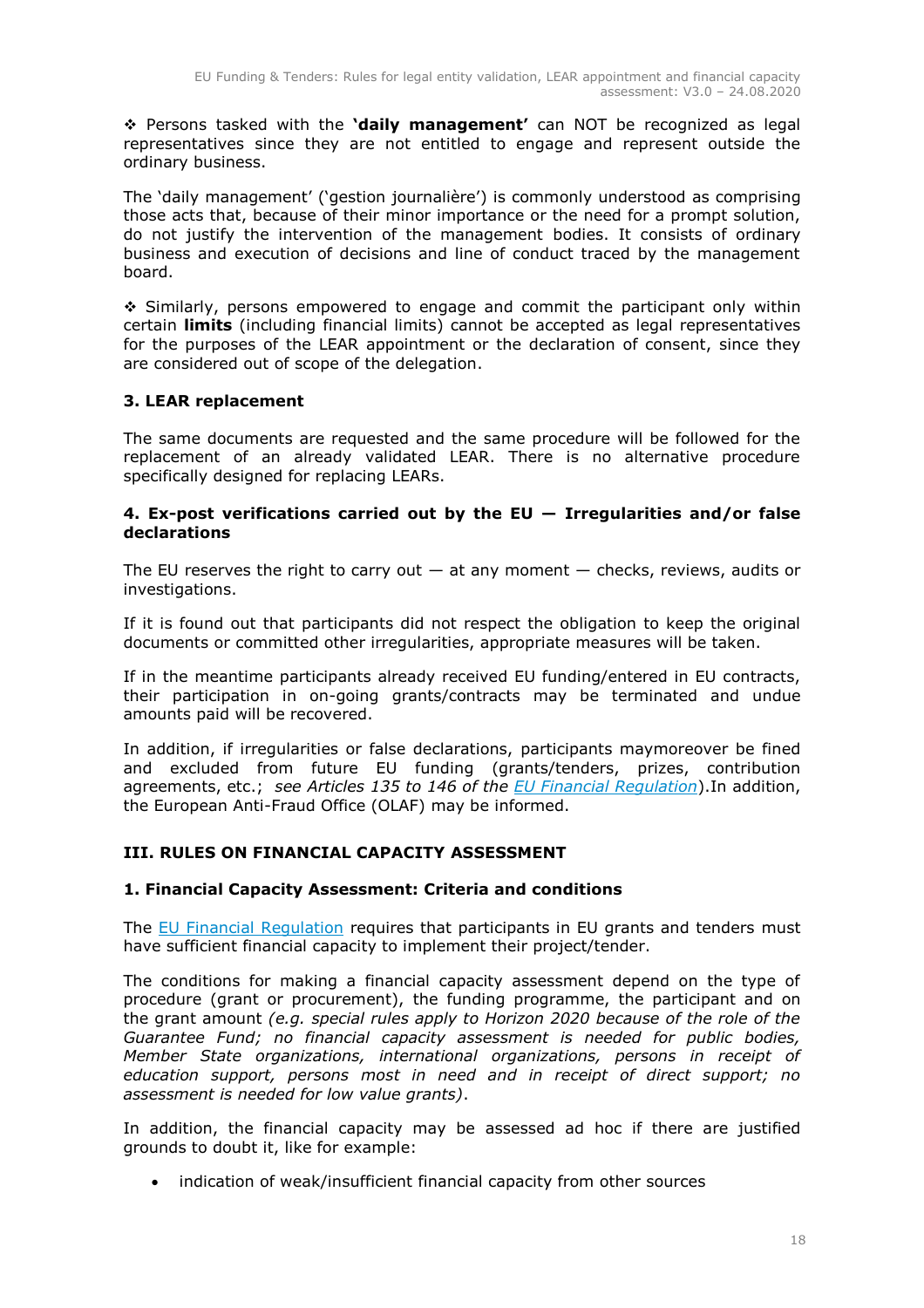- involvement in cases of serious administrative errors or fraud
- pending legal procedures or judicial proceedings for serious administrative errors or fraud
- attachment order or recovery order for an outstanding amount issued by an EU body on which the payment is significantly overdue
- substantial findings in EU audits within the last 2 years that put in doubt the financial capacity.

The financial capacity is assessed on the basis of financial indicators. These indicators are adapted to the specific needs of each funding programme/tender.

The financial capacity assessment is normally done during grant preparation/tender evaluation (but may also be done during implementation, for instance if a new beneficiary joins). . If theparticipant' financial capacity must be assessed, they will be contacted by the Central Validation Service.

The role of the Central Validation Service is to prepare the financial capacity assessment (e.g. to collect and to analyse the financial documents). The final decision on the financial capacity will be taken later (and for each application/grant/contract separately) by the service in charge.

# <span id="page-18-0"></span>**2. Documents to submit**

# <span id="page-18-1"></span>**2.1 General requirements and principles**

The financial assessment is based on documents submitted by the participant via the EU Funding & Tenders Portal Electronic Exchange System (i.e. upload in the [Participant Register\)](https://ec.europa.eu/info/funding-tenders/opportunities/portal/screen/how-to-participate/participant-register).

As a general rule, financial documents must be provided in their original language(s), as imposed by the legislation in the participant's country of registration.

For documents in EU languages, participants may be requested to submit an English free (unofficial) translation to facilitate the assessment.

For documents in non EU languages, a free translation in English is always mandatory and needs to be provided immediately together with the original documents. In case of doubt, a certified/legal translation in English may be requested.

If the participants have original documents in an EU language which is not the official language of their country, they can nevertheless submit them, as they are (no need for a translation into the official language of the country). Some examples of such documents are: dated and signed annual management reports in English for a company listed on the stock exchange or having international shareholders or for the purpose of consolidation within a foreign group; dated and signed extracts from national registers that use English, etc.

The participant assumes the full responsibility for the content of the documents and the accuracy of the translation. If it makes false declarations (or manipulates the translation intentionally), the EU may:

- withdraw or correct the financial assessment
- terminate on-going grants and contracts (and recover any undue amounts)
- impose financial penalties or administrative sanctions, including exclusion from future EU funding (grants/tenders, prizes, etc.)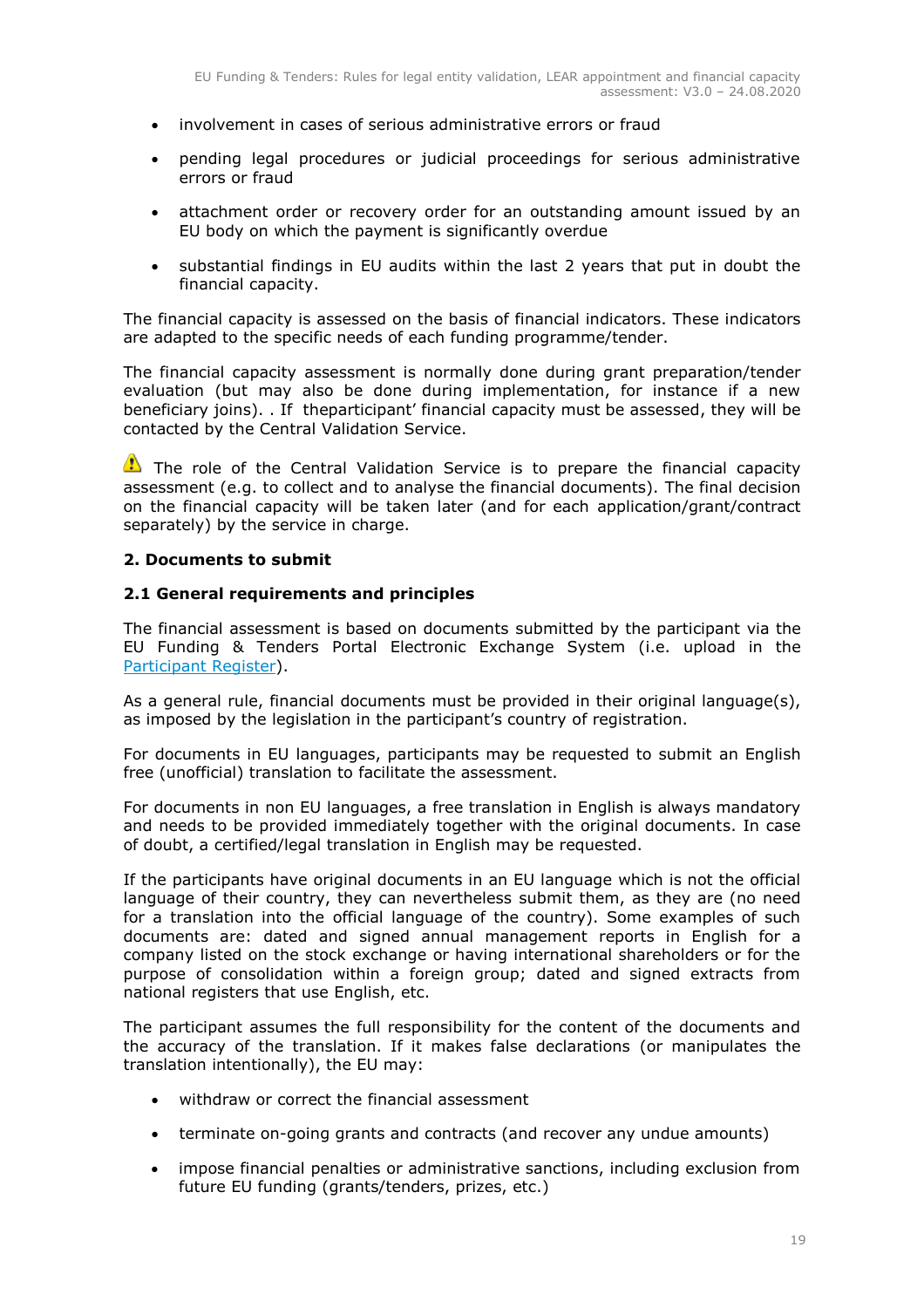• inform the European Anti-Fraud Office (OLAF).

# <span id="page-19-0"></span>**2.2 List of documents**

The participants will be asked to submit the following documents:

- 1. Profit and loss account dated and signed by the management of the entity, clearly indicating the amounts of turnover from sales of goods and services, operating income, staff, depreciation, amortization costs, net operating result and interest expenses. If this information is not indicated in the profit and loss account or in the explanatory notes it must be provided in the form of a selfdeclaration, signed by the management.
- 2. Balance sheet dated and signed by the management, clearly indicating the nature and the maturity (i.e. below or above one year) of receivables and other current assets, grants, provisions and debts. If this information is not indicated in the balance sheet or in the explanatory notes it must be provided in the form of a self-declaration, signed by the management.
- 3. Explanatory notes and/or annexes that form part of the above financial statements (if available).

The documents approved by the management should clearly specify the date of approval, as well as the name and the position of the approving individual(s). If this information is not clearly disclosed, the Central Validation Service will require further evidence that the financial documents are approved by the management.

Documents which are signed electronically will be accepted if there is sufficient evidence that the electronic signature belongs to a representative of the management.

4. External audit report or self-declaration

Participants requesting an EU contribution for action grant of more than 750 000 EUR or more than 100 000 EUR for operating grant must provide:

- an audit report issued by an approved/certified external auditor if:
	- o such a report is available or
	- o a statutory audit is required under EU or national law

or

 a [self-declaration,](https://ec.europa.eu/research/participants/data/ref/h2020/grants_manual/lev/h2020-lev-declaration-validity-accounts_en.pdf) signed by the legal representative of the entity, which certifies the validity of the accounts. No self-declaration is needed for entities participating in tender procedures, for natural persons or entities without closed accounts.

The audit report must include:

- the clear mandate and scope of the audit
- the responsibilities of the management and the auditor
- the way in which the audit is carried out
- the auditor's opinion, including a reasonable assurance that the financial statements are free of material misstatement.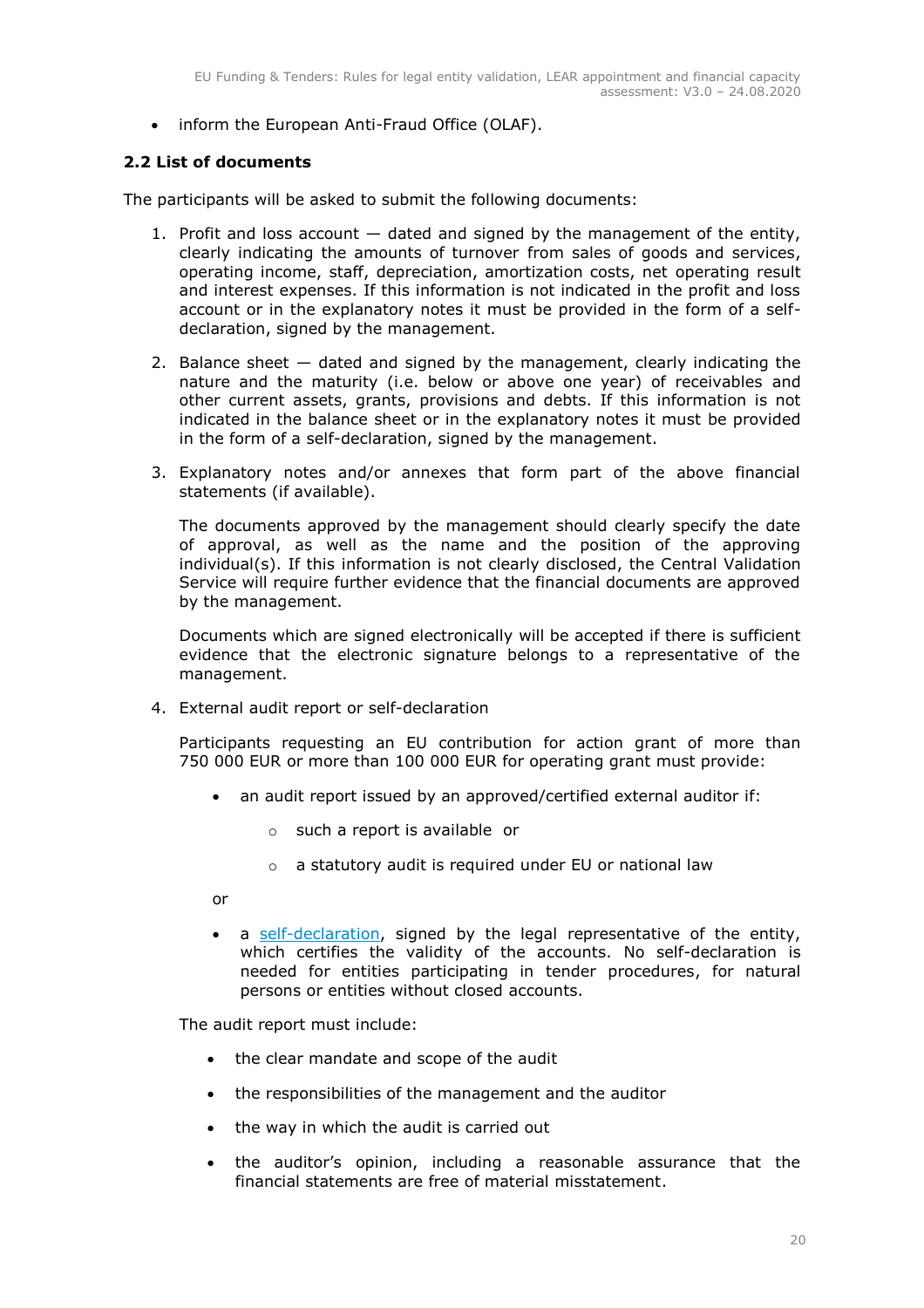The self-declaration must be accompanied by legal documents proving the legal representative's identity and that they are entitled to sign on behalf of the participant.

These documents (audit report or self-declaration) should be provided together with the rest of the requested documents (profit and loss account, balance sheet, etc.).

The documents provided must cover the last two closed financial years. The most recent year must have been closed within the last 18 months.

Exceptions are allowed for:

- start-up companies without closed annual accounts which provide prospective data (business plan) for one year only
- recently created entities which have closed annual accounts for one year only. These entities will be assessed based on the documents for the sole closed financial year.

A single financial document containing comparative data of the annual accounts of both years under assessment will be accepted. The same applies to an external audit report covering the two financial years.

If some (or all) of the documents have already been provided for the financial years in question (i.e. uploaded in the Participant Register), the participant will not be requested to submit them again.

# *Specific cases*

## **Subsidiaries** without own financial statements

Subsidiaries which do not prepare their own financial statements may provide the consolidated accounts and the audit report/self-declaration of the parent company/group they belong to under the following cumulative conditions:

- (i) the entity is exempt under national law from statutory audits and
- (ii) only consolidated statements of the parent company/group the entity belongs to are available and
- (iii) the parent company assumes joint liability for all the debts of the entity.

In such cases, participants will be requested to provide additional documents to prove these conditions.

## **Parent** companies

-

Parent companies which are exempt under national law from publishing individual (i.e. non-consolidated) financial statements will be requested to provide a dated and signed by the management simplified summary of their non-consolidated profit and loss statement and balance sheet.

These simplified accounts must respect either the minimum reporting requirements set out in the national accounting law or Annexes III, IV, V and VI of EU Directive  $2013/34^6$  $2013/34^6$  (for the balance sheet, aggregate information limited to the headings

<sup>6</sup> Directive 2013/34/EU of the European Parliament and of the Council of 26 June 2013 on the annual financial statements, consolidated financial statements and related reports of certain types of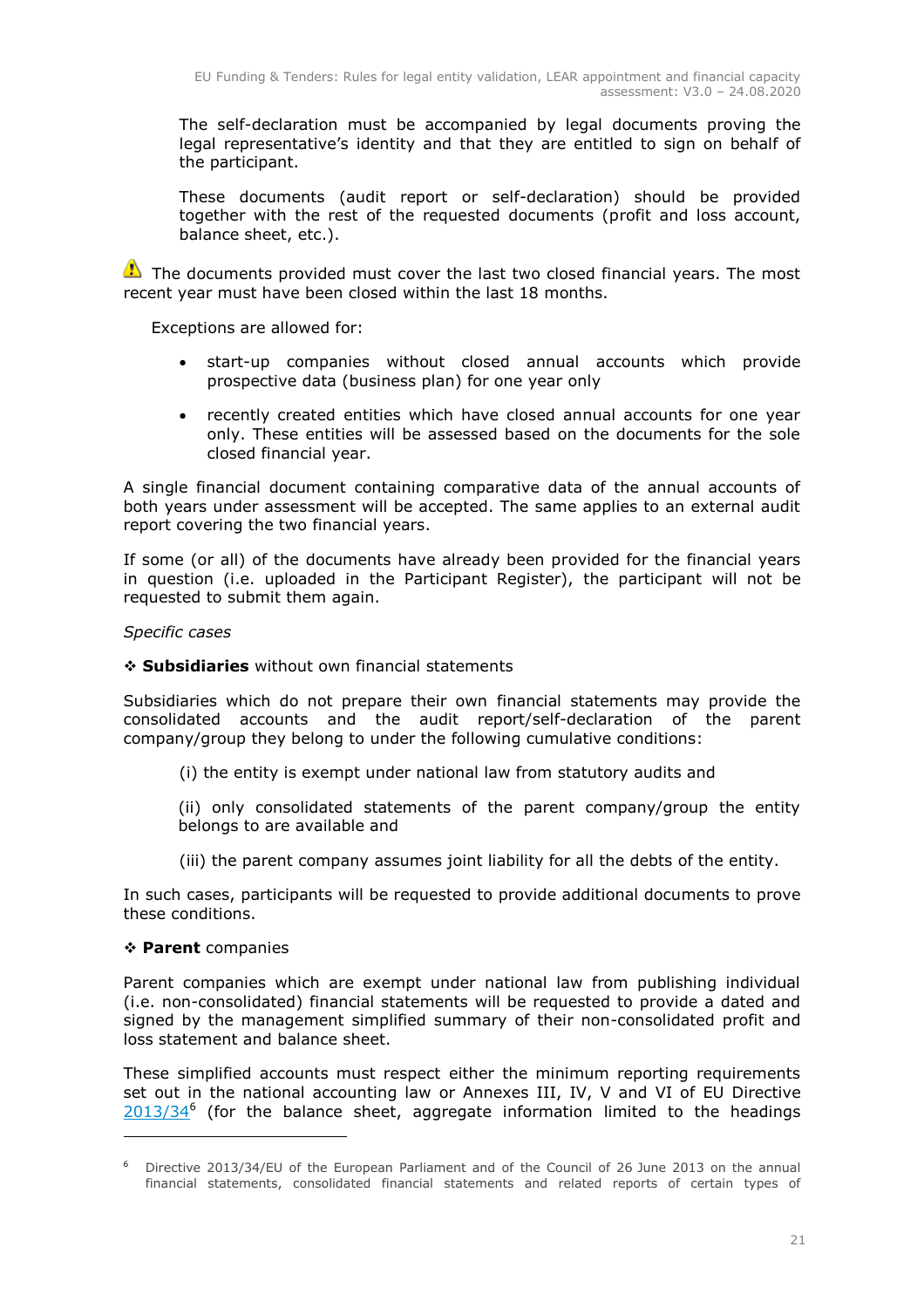preceded by letters and roman numerals is sufficient).

If the provided financial information is not sufficiently clear, the Central Validation Service may contact participants for further clarifications.

# **Newly established** entities

Newly established entities that have not yet closed accounts must provide estimated financial data (i.e. a business plan or a similar document including financial projections on current and non-current assets, own capital, current and non-current liabilities, turnover, operating and financial income and charges).

The financial data should correspond either to the minimum reporting requirements set out in the national accounting law or to Annexes III, IV, V and VI of EU Directive 2013/34 (for the balance sheet, aggregate information limited to the headings preceded by letters and roman numerals is sufficient).

## **Natural persons**

-

Natural persons are requested to provide:

- the income tax declaration
- a signed declaration of patrimony, including:
	- o fixed patrimony *(e.g. land, tenement, hereditament, medium/long-term time deposits (more than one year), stock options that cannot be exercised within one year)*
	- o current patrimony *(e.g. available cash, savings, short-term time deposits (maximum of one year), stock-options that can be exercised within one year)*
- a signed declaration of debts, which must contain all liabilities (with dates and figures), broken down in short-term debts (of maximum one year) and medium/long-term debts (of more than one year).

## Entities operating **cash-based accounting**

If the financial statements do not contain a profit and loss account and a balance sheet but are limited to a cash flow statement, the following documents must be provided:

- bank statement(s) containing information on available cash, savings, short and long-term bank debts
- signed declaration of liabilities (short and long-term payables and other nonbank debts)
- signed declaration of assets (fixed assets, short and long-term receivables).

The declarations must be signed by the management of the entity.

Declarations on honour for both natural persons and entities with cash-based accounting may be accepted. However the Central Validation Service may request additional evidence if further clarifications are needed.

undertakings, amending Directive 2006/43/EC of the European Parliament and of the Council and repealing Council Directives 78/660/EEC and 83/349/EEC (OJ L 182, 29.6.2013, p. 19–76).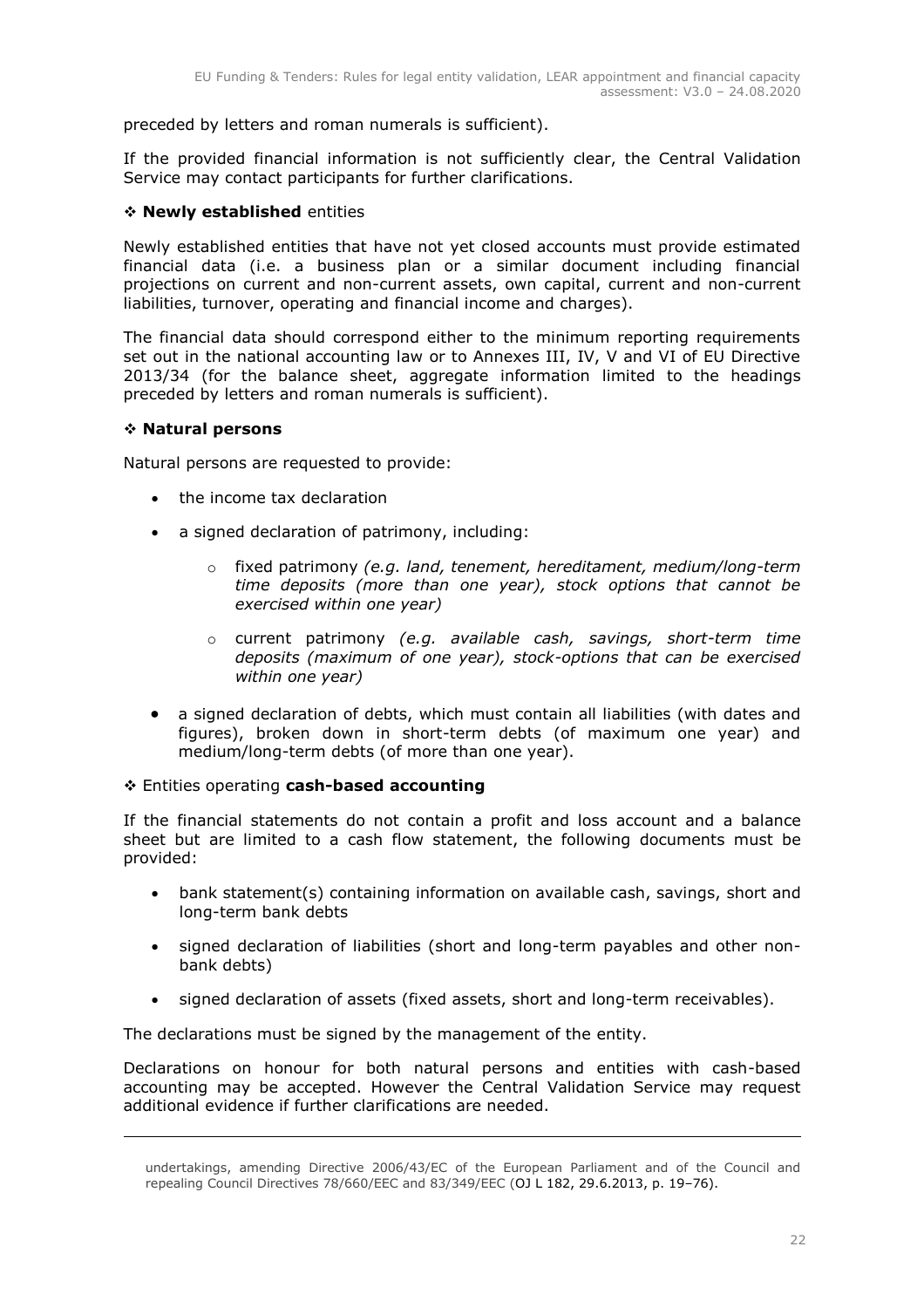## Entities covered by a **guarantor**

Entities that are covered by a full financial guarantee of another legal entity (i.e. guarantor) may submit the financial data of the guarantor, provided that it is a full guarantee (i.e. the guarantor has assumed full joint liability for *all* debts). Ad-hoc guarantees (covering, for instance, only the participation in EU projects) cannot be accepted.

**Participants that would like to have the financial capacity of their guarantor** assessed, must first contact the service in charge of their application for approval of the guarantee. In case of approval, the service in charge will request the Central Validation Service to proceed with the assessment of the guarantor.

# <span id="page-22-0"></span>**2.3 Incomplete or contradictory information**

The Central Validation Service may use any publicly available information to clarify questions about the data or information provided.

Participants may be required to explain or provide missing information within a reasonable time, if:

- $-$  findings do not match their declarations
- the documents submitted are outdated
- the provided information is illegible, incomplete, incorrect or unclear

If documents or clarifications are not provided in time, the Central Validation Service has the right to refuse the assessment (or finalise it on the basis of the information and documents submitted).

If the financial documents do not contain information regarding the nature and the maturity of the current assets, provisions and liabilities, and such information is not provided, the financial assessment will be completed by taking the most prudent approach, e*.g. by considering the maturity of the current assets to be after one year, and of the provisions and liabilities to be within one year*.

## <span id="page-22-1"></span>**3. Duration of validity and renewal**

The financial assessment is valid for 18 months after the closure date of the most recent assessed accounting period. If during this period the same participant applies for another grant or tender, the financial documents will not be requested again.

However, if there are justified grounds to doubt the financial capacity, a new assessment may be triggered even before the end of the 18 months.

## <span id="page-22-2"></span>**4. Modification of the assessment**

In case of disagreement with the assessment, the participant may contact the Central Validation Service by sending additional justifications via a 'Message' in the Participant Register. The subject of the message should be clearly labelled as related to financial assessment.

The Central Validation Service will carry out a re-assessment on the basis of the additional documents.